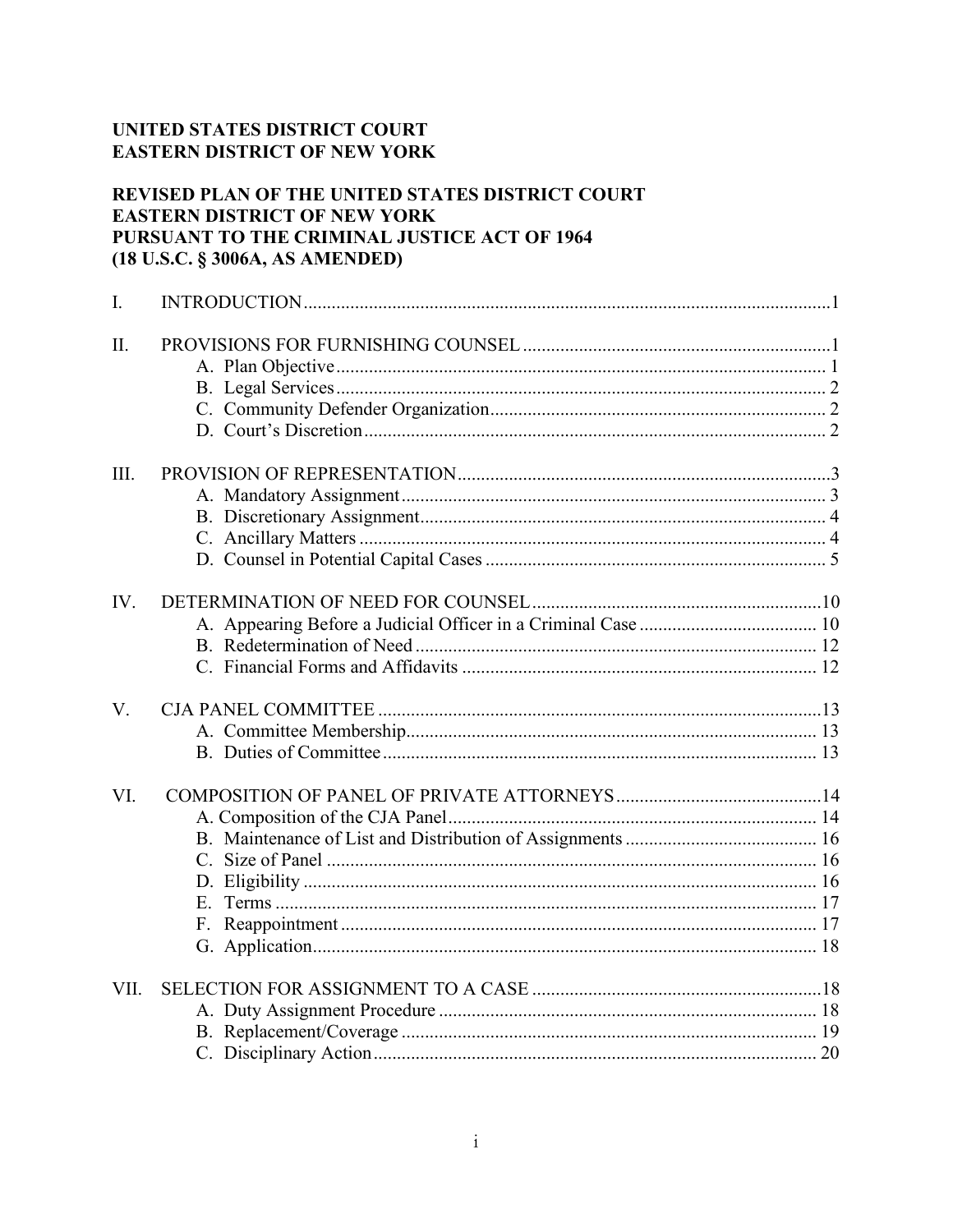| IX.            |  |
|----------------|--|
|                |  |
|                |  |
|                |  |
|                |  |
| X <sub>1</sub> |  |
|                |  |
|                |  |
|                |  |
|                |  |
|                |  |
|                |  |
| XI.            |  |
|                |  |
| XII.           |  |
|                |  |
|                |  |
|                |  |
| XV.            |  |
|                |  |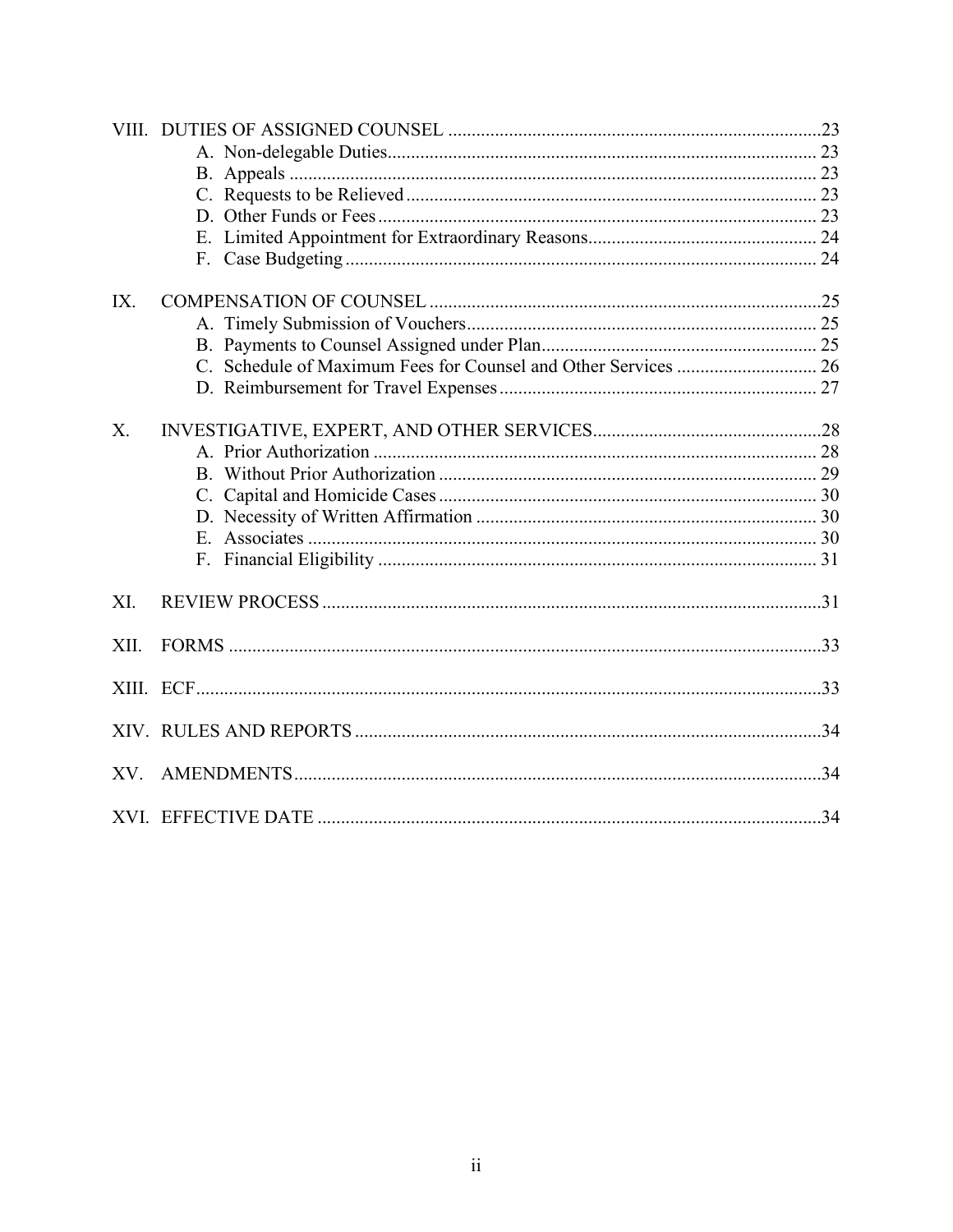### <span id="page-2-0"></span>**I. INTRODUCTION**

The judges of the United States District Court for the Eastern District of New York ("EDNY"), pursuant to the Criminal Justice Act of 1964 (18 U.S.C. § 3006A), as amended ("the Act"), and under the Guidelines for Administering the Criminal Justice Act and Related Statutes, Volume VII, Part A, Guide to Judiciary Policy ("CJA Guidelines"),<sup>[1](#page-2-3)</sup> and the Second Circuit Judicial Council Committee on Criminal Justice Act Representation Policy and Procedure Manual (the "Second Circuit Manual"),<sup>[2](#page-2-4)</sup> have adopted the following Plan for furnishing representation in federal court to persons financially unable to obtain adequate representation, who are eligible for the same under the Act.

Representation under this Plan shall include the assignment of counsel and the furnishing of investigative, expert, and other services necessary for an adequate defense.

### <span id="page-2-1"></span>**II. PROVISIONS FOR FURNISHING COUNSEL**

### <span id="page-2-2"></span>A. Plan Objective

The objective of this Plan is to attain the goal of equality before the law of all persons. This Plan, therefore, shall be administered so that those accused of a crime, or who are otherwise eligible for representation under the Act, will not be deprived of representation necessary to an effective defense because they are financially unable to pay.

<span id="page-2-3"></span><sup>&</sup>lt;sup>1</sup>The CJA Guidelines are available at [http://www.uscourts.gov/uscourts/FederalCourts/](http://www.uscourts.gov/uscourts/FederalCourts/AppointmentofCounsel/vol7/vol_07A.pdf) [AppointmentofCounsel/vol7/vol\\_07A.pdf.](http://www.uscourts.gov/uscourts/FederalCourts/AppointmentofCounsel/vol7/vol_07A.pdf)

<span id="page-2-4"></span><sup>&</sup>lt;sup>2</sup>The Second Circuit Manual is available at [http://www.ca2.uscourts.gov/Docs/CJA/](http://www.ca2.uscourts.gov/Docs/CJA/CJA_Manual%20%20FINAL%20VERSION.pdf) [CJA\\_Manual%20%20FINAL%20VERSION.pdf.](http://www.ca2.uscourts.gov/Docs/CJA/CJA_Manual%20%20FINAL%20VERSION.pdf)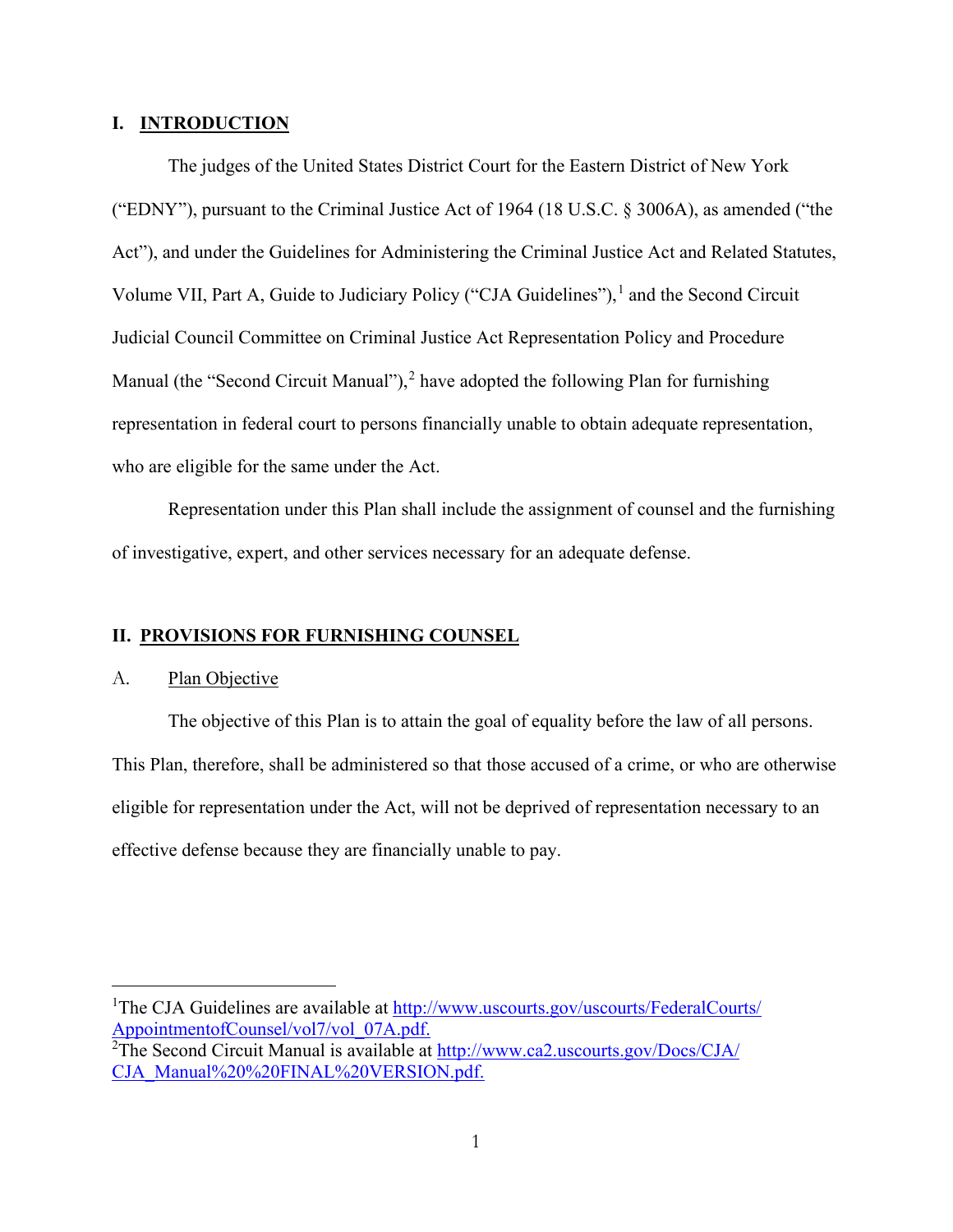## <span id="page-3-0"></span>B. Legal Services

This Plan provides for the furnishing of legal services by a Community Defender Organization as provided in 18 U.S.C. § 3006A $(g)(2)(B)$  and for the continued assignment and compensation of private counsel from a list maintained by the Clerk of Court (the "CJA Panel List") in cases in which there is a demonstrated need. The attorneys whose names appear on the list shall be selected by the Court in accordance with the procedures in this Plan.

### <span id="page-3-1"></span>C. Community Defender Organization

The Federal Defenders of New York, Inc. ("FDNY"), a non-profit defense counsel service, is authorized by this Plan to serve as a Community Defender Organization and is eligible to furnish attorneys and to receive payments under 18 U.S.C.  $\S 3006A(g)(2)(B)$ .

#### <span id="page-3-2"></span>D. Court's Discretion

The Court, in its discretion, will determine whether any party shall be entitled to representation, and shall assign the FDNY in the first instance, unless there is a conflict. All other parties entitled to representation shall be assigned an attorney from the CJA Panel List as defined herein. More than one attorney may be appointed in any case determined by the Court to be sufficiently complex. Private attorneys shall be appointed in a substantial proportion of the cases. No party shall have the right to select counsel from the FDNY or from the panel of attorneys.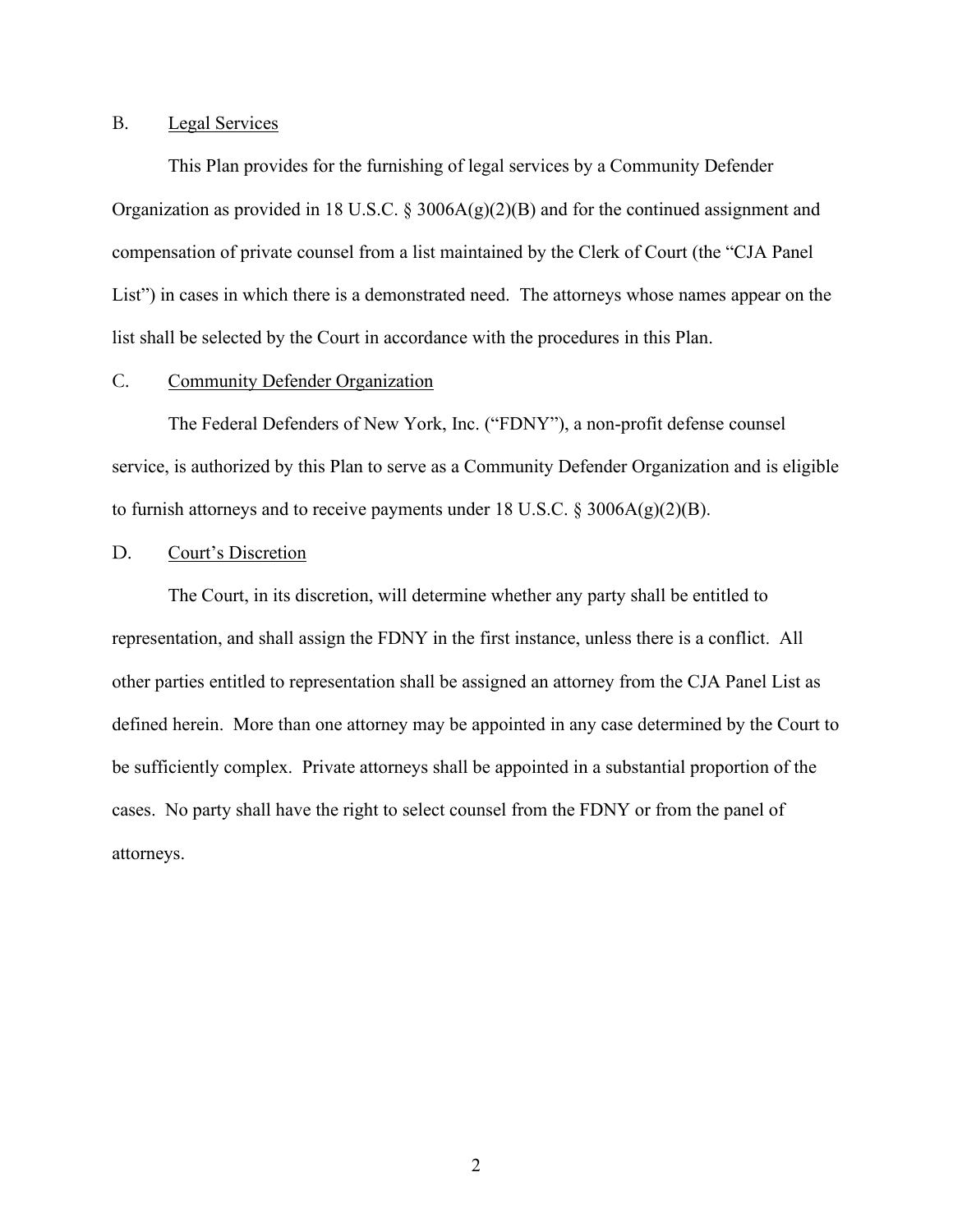# <span id="page-4-1"></span><span id="page-4-0"></span>**III. PROVISION OF REPRESENTATION**

## A. Mandatory Assignment

Representation shall be provided for any financially eligible person who is:

- 1. charged with a felony or Class A misdemeanor;
- 2. charged with a petty offense (Class B or C misdemeanor, or an infraction) for which a sentence to confinement is authorized;
- 3. a juvenile alleged to have committed an act of juvenile delinquency as defined in 18 U.S.C. § 5031;
- 4. charged with a violation of probation or supervised release or faces modification of a condition or term thereof;
- 5. under arrest, when such representation is required by law;
- 6. entitled to the assignment of counsel in parole proceedings;
- 7. subject to a mental condition hearing under 18 U.S.C. §§ 4241-4248;
- 8. in custody as a material witness;
- 9. a witness or potential witness before a grand jury, a court, the Congress, or a federal agency or commission which has the power to compel testimony, and there is reason to believe, either prior to or during testimony, that the witness could be subject to a criminal prosecution, a civil or criminal contempt proceeding, or otherwise face a loss of liberty;
- 10. seeking to set aside or vacate a death sentence under 28 U.S.C. §§ 2241, 2254, or 2255;
- 11. charged with criminal contempt, or with civil contempt and faces a loss of liberty;
- 12. entitled to the assignment of counsel in verification of consent proceedings pursuant to a transfer of an offender to or from the United States for the execution of a penal sentence under 18 U.S.C. § 4109;
- 13. a target of a federal criminal investigation and has been so notified by the United States Attorney's Office or a law enforcement agent;
- 14. held for extradition under chapter 209 of Title 18, U.S. Code; or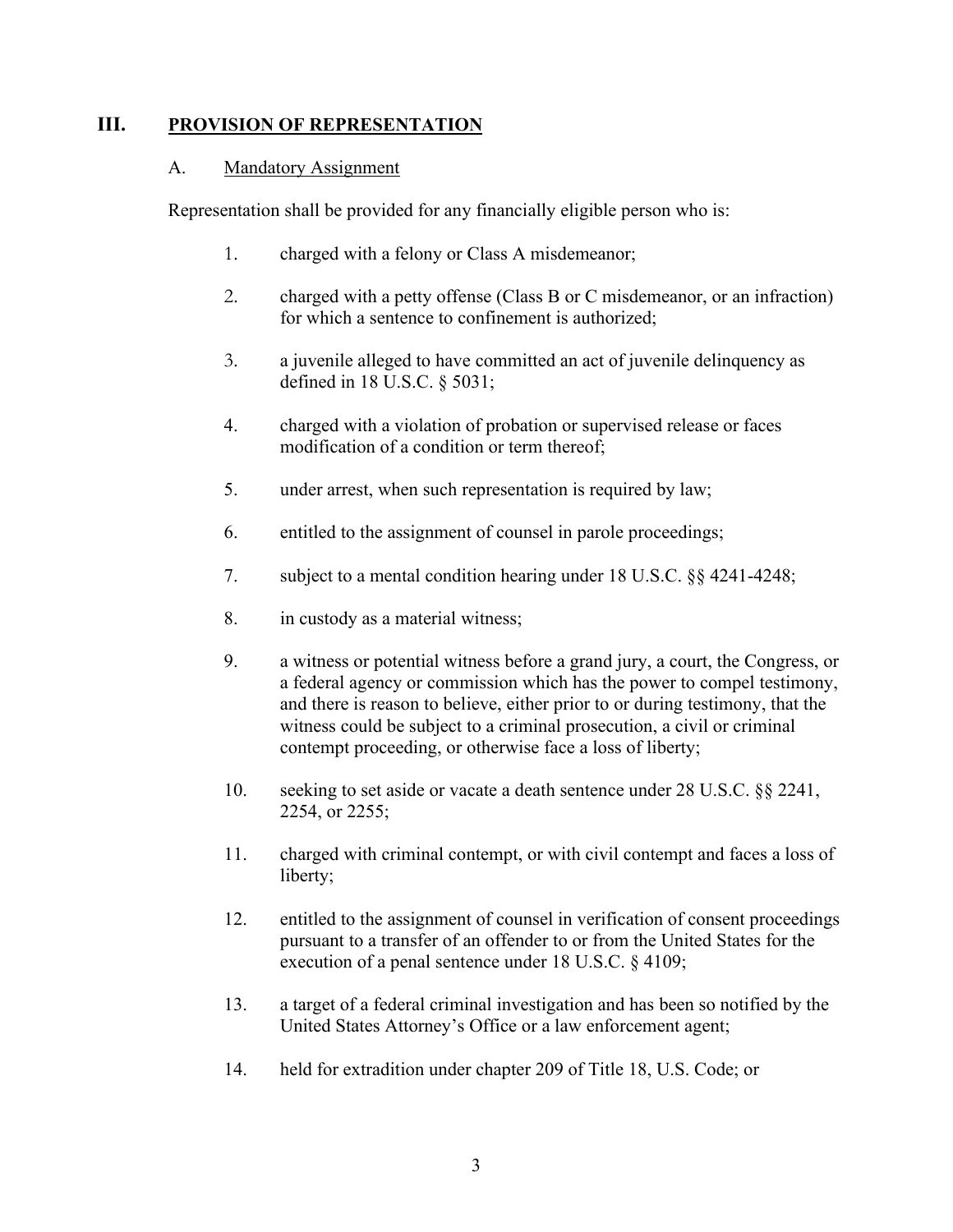15. entitled to the assignment of counsel under the Sixth Amendment to the Constitution, or faces loss of liberty in a case, and federal law requires the assignment of counsel.

## <span id="page-5-0"></span>B. Discretionary Assignment

Whenever the judicial officer determines that the interests of justice so require,

representation may be provided for a financially eligible person who is:

- 1. seeking relief under 28 U.S.C. §§ 2241, 2254, 2255, or 3582, other than to set aside or vacate a death sentence, in which case the assignment of counsel is mandatory; or
- 2. proposed by the United States Attorney for processing under a pretrial diversion program;

# C. Ancillary Matters

<span id="page-5-1"></span>Representation may be furnished for financially eligible persons in "ancillary matters appropriate to the proceedings" under 18 U.S.C.  $\S$  3006A(c). In determining whether representation in an ancillary matter is appropriate to the proceedings, the Court should consider whether such representation is reasonably necessary to accomplish, among other things, one of the following objectives:

- 1. to preserve the claim of the CJA client to an interest in real or personal property subject to a civil forfeiture proceeding under 21 U.S.C. § 881, 19 U.S.C. § 1602, or similar statutes, which property, if recovered by the client, may be considered for reimbursement under subsection (f) of the Act and § 210.40.30 of the CJA Guidelines; or
- 2. to effectuate the return of real or personal property belonging to the CJA client, which may be subject to a motion for return of property under Fed. R. Crim. P. 41(e), which property, if recovered by the client, may be considered for reimbursement under subsection (f) of the Act and § 210.40.30 of the CJA Guidelines;
- 3. to protect a Constitutional right;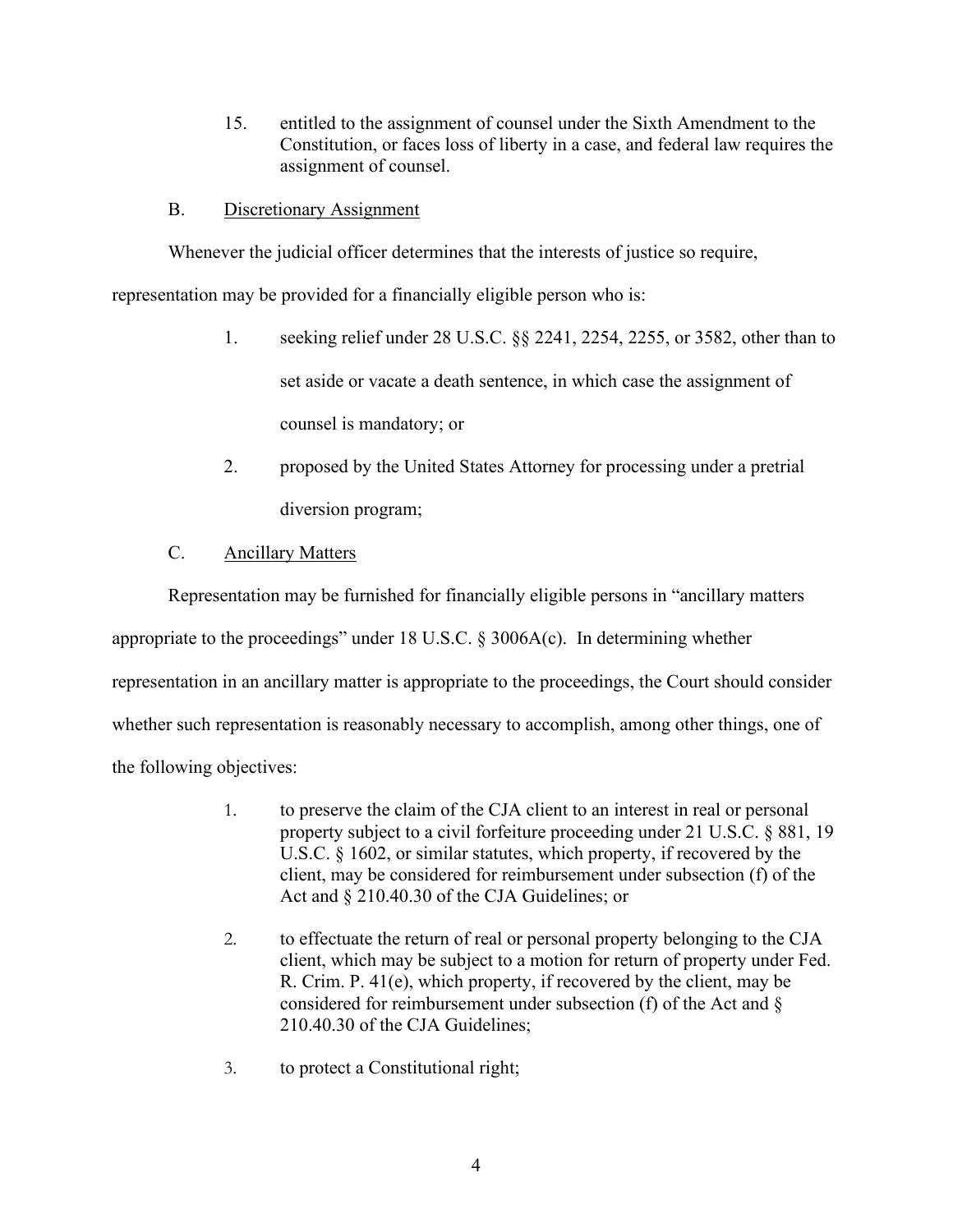- 4. to contribute in some significant way to the defense of the principal criminal charge;
- 5. to aid in preparation for the trial or disposition of the principal criminal charge;
- 6. to enforce the terms of a plea agreement in the principal criminal charge.

### <span id="page-6-0"></span>D. Counsel in Potential Capital Cases

#### 1. Capital Case Trial Lawyers

At the initial appearance, when a defendant is charged with a death eligible count, or the United States Attorney's Office believes that a defendant is likely to be charged with a death eligible count in the future, the government shall notify the Clerk of Court, and provide a list of conflicted defense attorneys. The judicial officer shall select an attorney from the "Capital Case Trial Lawyers List," as defined in Article VI, Section A, paragraph 3, below. Qualified counsel must be appointed in capital cases at the earliest possible opportunity.

In any case where the defendant is charged in a superseding accusatory instrument with a death eligible count, and the defendant was previously assigned a Panel attorney who is not among those listed on the Capital Case Trial Lawyers List, the judicial officer assigned to the case may, with the approval of the defendant: 1) continue the previously assigned Panel attorney; 2) replace the previously assigned Panel attorney with an attorney from the Capital Case Trial Lawyers List; or 3) assign an additional attorney from the Capital Case Trial Lawyers List to serve as a second trial counsel.

In making an assignment of Trial Counsel, the judicial officer must consult with the FDNY, give due consideration to the FDNY's recommendation as to which option to take, and as to which attorneys from the Capital Case Trial Lawyers List are best-suited to the particular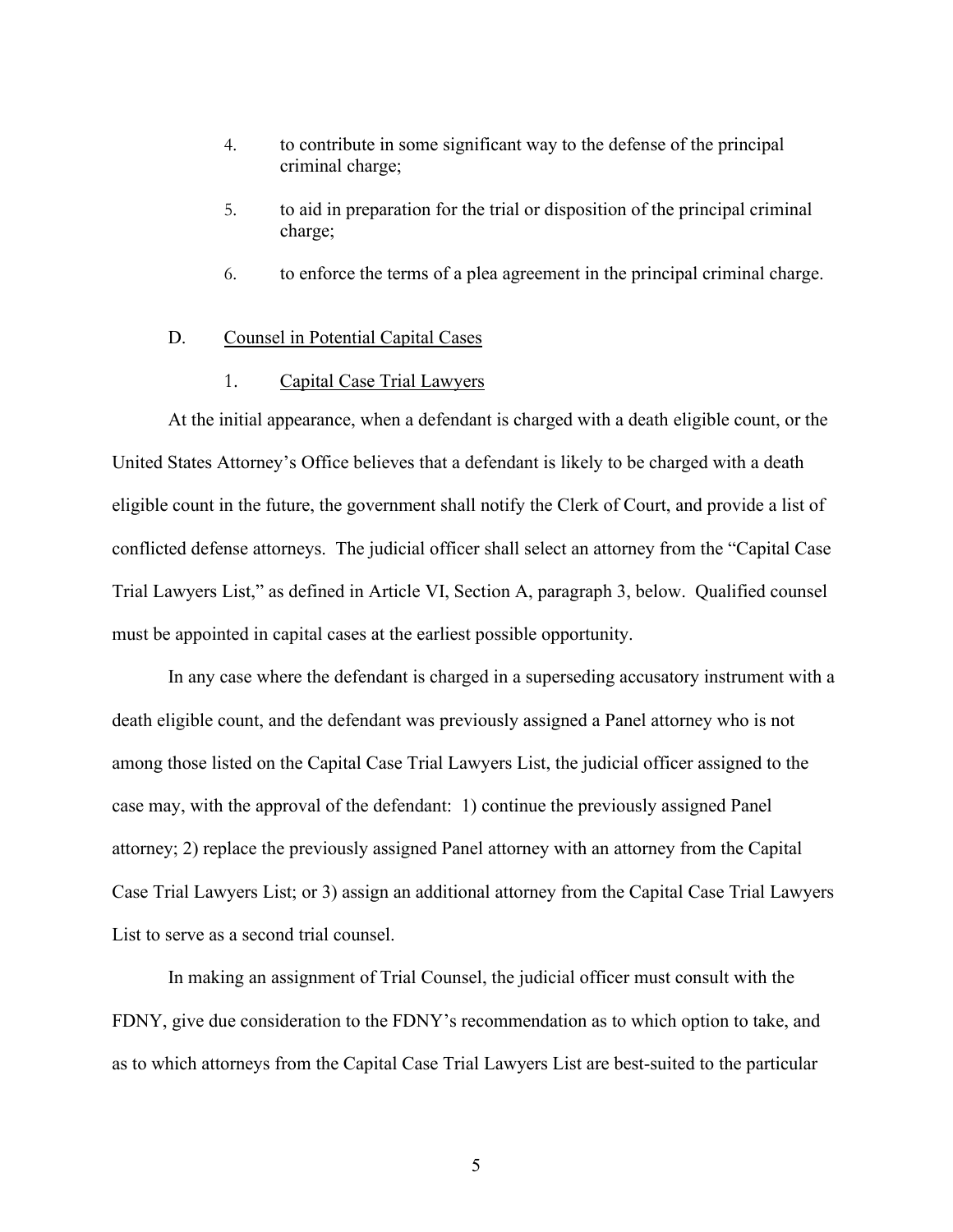circumstances of the case, and, if the judicial officer chooses not to follow FDNY's recommendations, articulate reasons for not doing so. Out of district-counsel who possess the requisite expertise may be considered for appointment in capital trials to achieve high quality representation in particular circumstances. Out-of-district counsel must apply to appear *pro hac vice* if they are not admitted in this district.

Panel attorneys on the Capital Case Trial Lawyers list must be well qualified, by virtue of their training, commitment, and distinguished prior capital defense experience at the relevant stage of the proceeding, to serve as counsel in this highly specialized and demanding litigation. They must have sufficient time and resources to devote to the representation, taking into account their current caseloads and the extraordinary demands of federal capital cases. They should comply with the American Bar Association's 2003 Guidelines for the Appointment and Performance of Defense Counsel in Death Penalty Cases (Guidelines 1.1 and 10.2 et seq.), and the 2008 Supplementary Guidelines for the Mitigation Function of Defense Teams in Death Penalty Cases.

If necessary for adequate representation, more than two (2) attorneys, in addition to Learned Counsel, may be appointed to represent a defendant in a capital case. See 18 U.S.C. § 3005.

## 2. Learned Counsel

As soon as possible after the first appearance on the potential death eligible count or upon notification of the imminent superseding death eligible count, the presiding judge, upon application of the defendant, pursuant to 18 U.S.C.

§ 3005, shall assign an additional attorney, different from Trial Counsel, "learned in the law applicable to capital cases," ("Learned Counsel"). See 18 U.S.C. § 3005. Defendants facing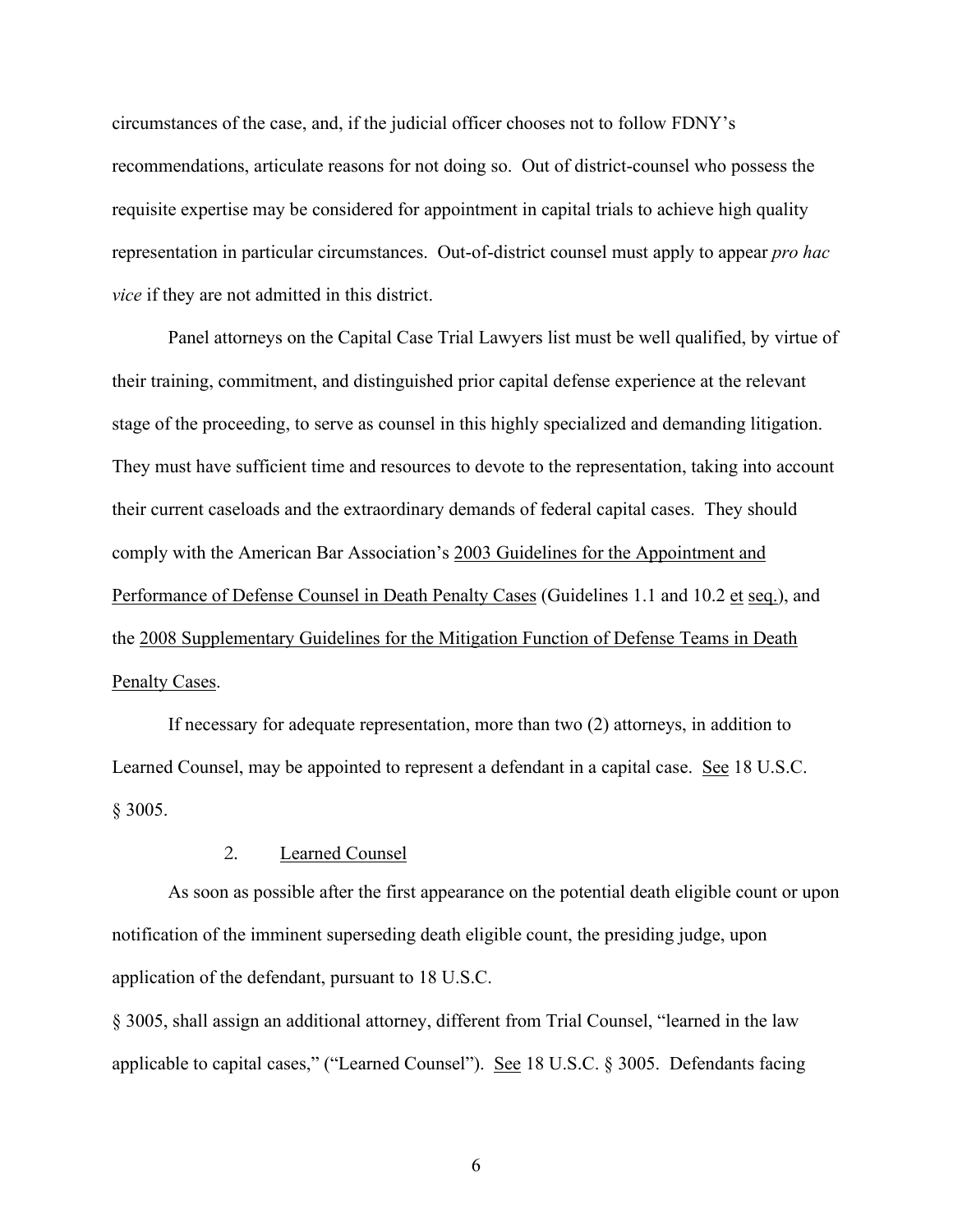death-eligible charges who have retained counsel are also eligible for the appointment of Learned Counsel, in order to ensure effective representation. In appointing Learned Counsel, the judicial officer must consult with FDNY, give due consideration to FDNY's recommendations for appropriate counsel in the particular circumstances of the case, and, if the judicial officer chooses not to follow FDNY's recommendations, articulate the reasons for not doing so. See id. Learned Counsel form a subset of the Capital Case Trial Lawyers list that is maintained by FDNY, but also may be drawn from out-of-district depending on the particular circumstances of the case, including cultural considerations, the likelihood that death will be authorized, and availability of local learned counsel. Out-of-district counsel must apply to appear *pro hac vice* if they are not admitted in this district. Learned Counsel should have distinguished prior experience in the trial, appeal, or post-conviction review of federal death penalty cases, or distinguished prior experience in state death penalty trials, appeals, or post-conviction review that, in combination with co-counsel, will assure high quality representation.

As soon as practicable after assignment to a potential capital case, Trial Counsel and Learned Counsel should develop a budget with the capital case budgeting attorney at the Office of the Circuit Executive. Reviewing judges should give due weight to the case-budgeting attorney's recommendations in reviewing vouchers and requests for expert services, and must articulate their reasons for departing from those recommendations.

# 3. Appointment and Qualifications of Post-Conviction Counsel in Federal Death Penalty Cases (28 U.S.C. § 2255) and Federal Capital Habeas Corpus Proceedings (28 U.S.C. § 2254)

Unless otherwise specified, the provisions set forth in this section apply to all capital proceedings in the federal courts, whether those matters originated in a district court (federal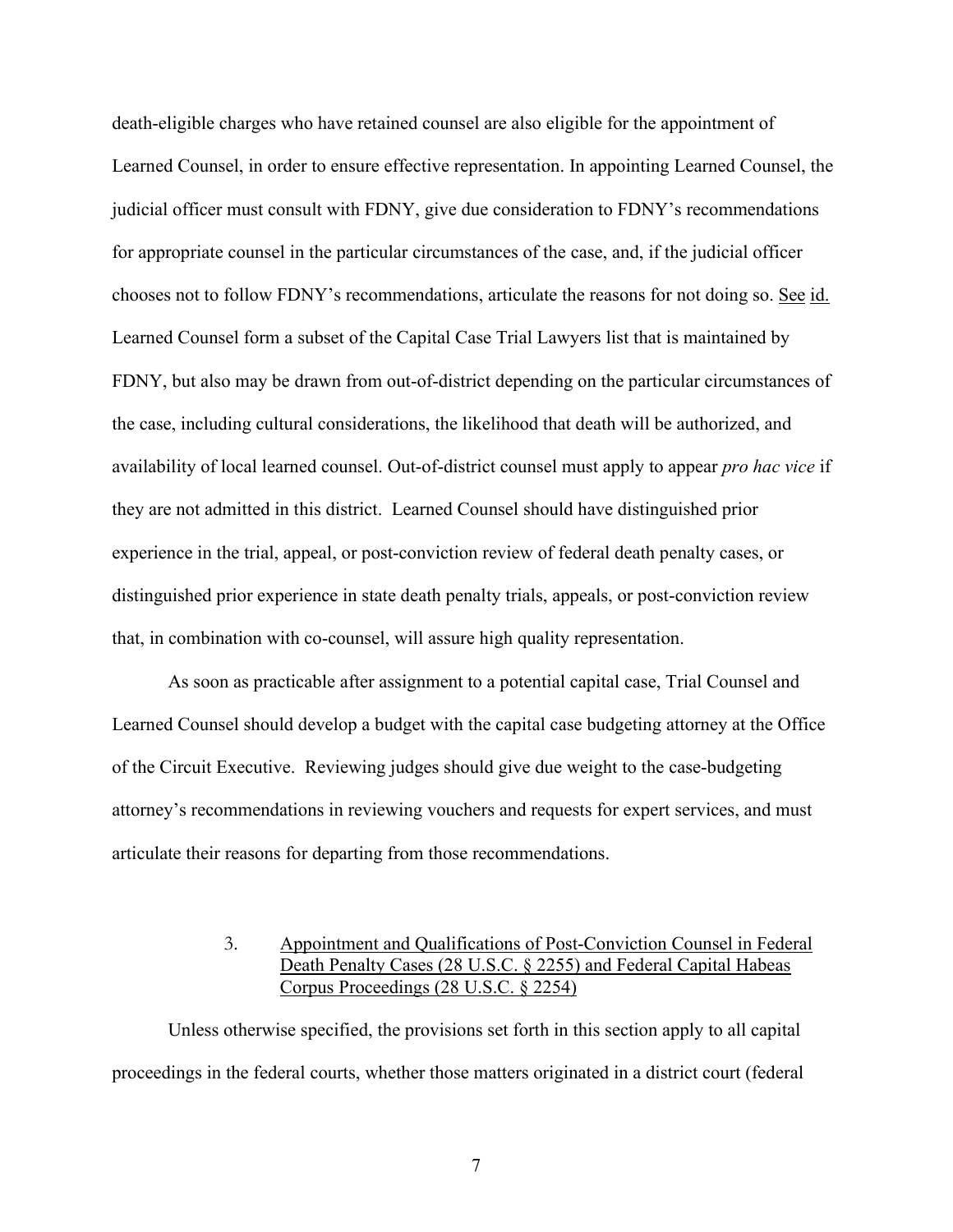capital trials) or in a state court (habeas proceedings under 28 U.S.C. § 2254). Such matters include those in which the death penalty may be or is being sought by the prosecution, motions for a new trial, direct appeal, applications for a writ of certiorari to the Supreme Court of the United States, all post-conviction proceedings under 28 U.S.C. §§ 2254 or 2255 seeking to vacate or set aside a death sentence, applications for stays of execution, competency proceedings, proceedings for executive or other clemency, and other appropriate motions and proceedings.

- a. A financially eligible person seeking to vacate or set aside a death sentence is entitled to appointment of fully qualified counsel. See 18 U.S.C.  $\S$  [3599\(a\)\(2\).](https://www.law.cornell.edu/uscode/text/18/3599#a_2)
- b. Due to the complex, demanding, and protracted nature of death penalty proceedings, the court should consider appointing at least two attorneys.
- c. When appointing counsel, the court should consider the recommendation of the federal public defender, who will consult with the Federal Capital Habeas § 2255 Project and the National or Regional Habeas Assistance and Training Counsel projects, as appropriate
- d. Out-of-district counsel who possess the requisite expertise may be considered for appointment to achieve high quality representation together with cost and other efficiencies.
- e. Counsel should have distinguished prior experience in the area of federal postconviction proceedings and in capital post-conviction proceedings.
- f. When possible, post-conviction counsel should have distinguished prior experience in capital representations.
- g. In evaluating the qualifications of proposed post-conviction counsel, consideration should be given to the qualification standards endorsed by bar associations and other legal organizations regarding the quality of legal representation in capital cases.
- h. In evaluating the qualifications of proposed post-conviction counsel, consideration should be given to their commitment to the defense of capital cases, their current caseload including other capital cases, and their willingness to effectively represent the interests of the client.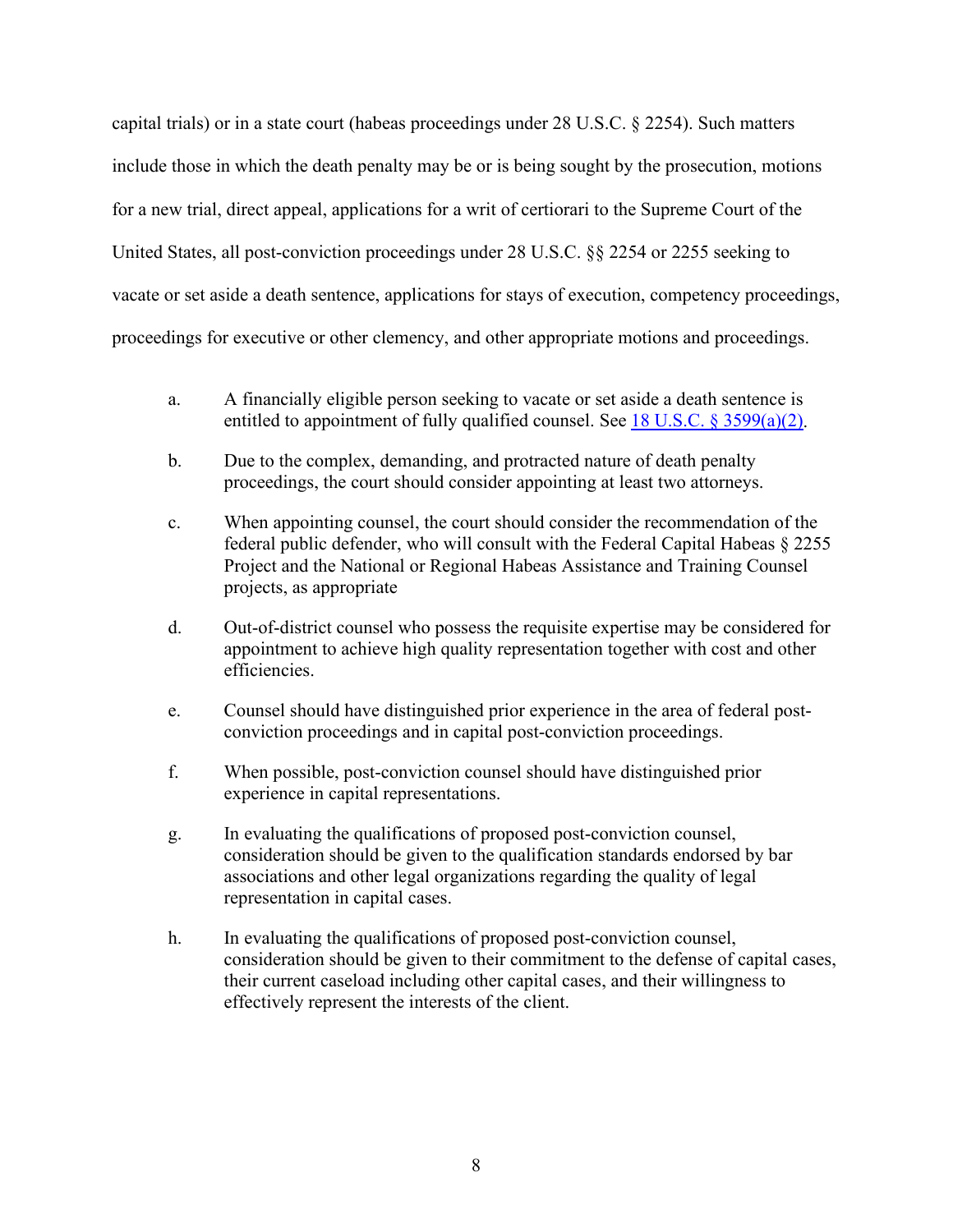## 4. Appointment and Qualifications of Post-Conviction Counsel in Federal Death Penalty Cases (28 [U.S.C. §](https://www.law.cornell.edu/uscode/text/28/2255) 2255)

In light of the accelerated timeline applicable to capital  $\S$  2255 proceedings, prompt appointment of counsel is essential. Wherever possible, appointment should take place prior to the denial of certiorari on direct appeal by the United States Supreme Court.

## 5. Appointment and Qualifications of Counsel in Federal Capital Habeas Corpus Proceedings (28 [U.S.C. §](https://www.law.cornell.edu/uscode/text/28/2254) 2254)

In order for federal counsel to avail themselves of the full statute of limitations period to prepare a petition, the court should appoint counsel and provide appropriate litigation resources at the earliest possible time permissible by law, preferably no later than the conclusion of the state direct appeal.

Unless precluded by a conflict of interest, or replaced by similarly qualified counsel upon motion by the attorney or motion by the defendant, capital § 2254 counsel must represent the defendant throughout every subsequent stage of available judicial proceedings and all available post-conviction processes, together with applications for stays of execution and other appropriate motions and procedures, and must also represent the defendant in such competency proceedings and proceedings for executive or other clemency as may be available to the defendant. See 18 U.S.C. § 3599(e).

## 6. CJA Capital Fellowship Program

The CJA Committee will administer a fellowship program to provide training opportunities and additional experience for qualified lawyers who will be available to provide quality representation to indigent defendants charged with death eligible offenses. Experienced and respected members of the Eastern District Criminal Justice Act Capital Panel or attorneys from The Federal Death Penalty Resource Counsel Project will be selected to serve as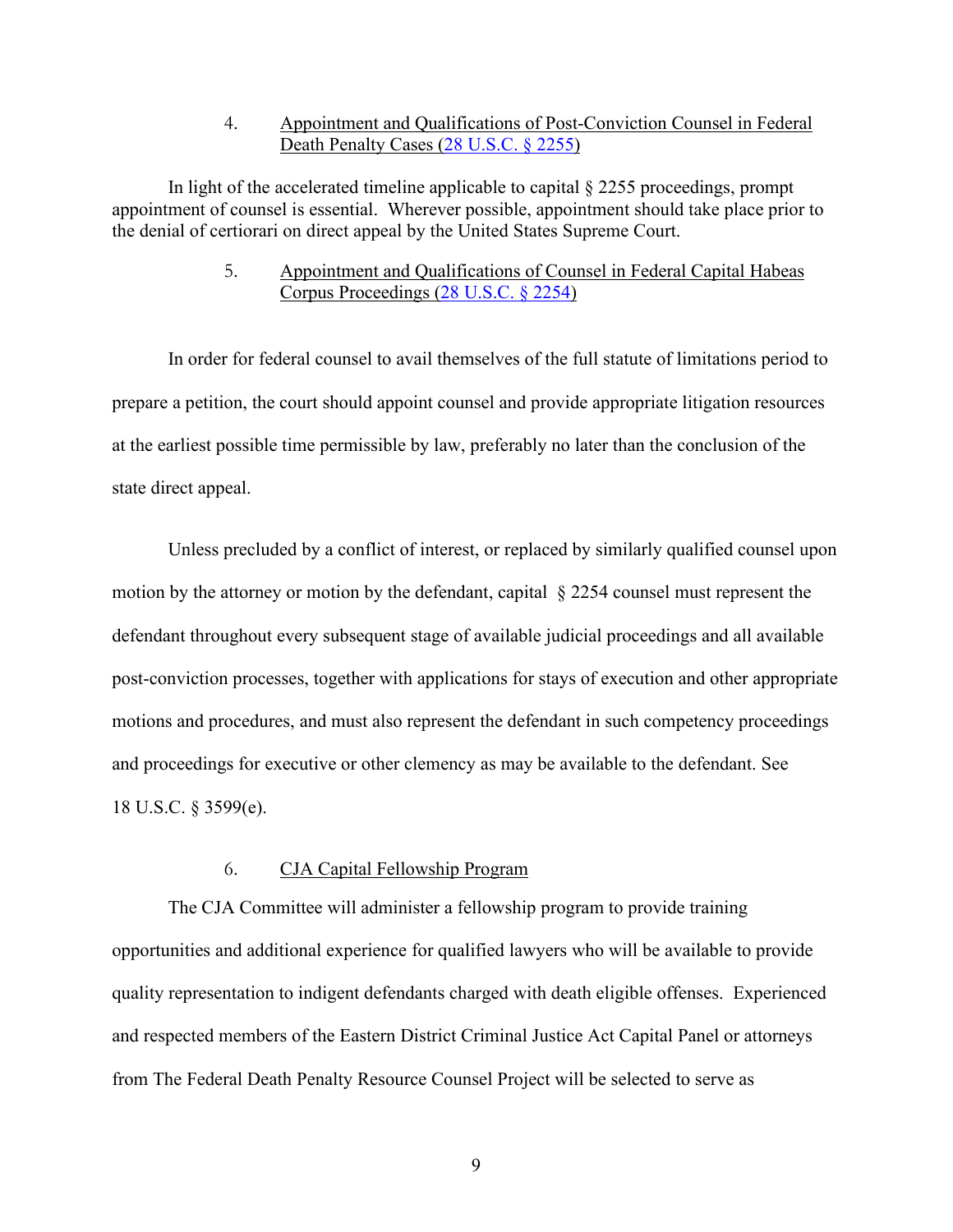Supervising Capital Counsel ("SCC") in accordance with the EDNY Criminal Justice Act Fellowship Program. Two co-directors will administer the program and will be responsible for selecting the SCCs and prospective associate capital counsel, identifying appropriate cases for inclusion in the program, and providing guidance and collecting data relating to the program.

#### <span id="page-11-1"></span><span id="page-11-0"></span>**IV. DETERMINATION OF NEED FOR COUNSEL**

#### A. Appearing Before a Judicial Officer in a Criminal Case

A person financially eligible for representation should be provided with counsel as soon as feasible after being taken into custody, when first appearing before the U.S. District Judge or U.S. Magistrate Judge, when formally charged, or when otherwise entitled to counsel under the CJA, whichever occurs earliest.

When practicable and consistent with the agreement between the Federal Public Defender and the United States Pretrial Services Office, unless the defense counsel otherwise consents to a pretrial service interview without counsel, financially eligible defendants will be provided appointed counsel prior to being interviewed by a pretrial services officer. When counsel has been appointed, the pretrial services officer will provide counsel notice and a reasonable opportunity to be attend any interview of the defendant by the pretrial services officer prior to the initial pretrial release or detention hearing.

In every case in which a person is eligible for assignment of counsel pursuant to 18 U.S.C. § 3006A(a), and the person appears without counsel, the judicial officer shall have the duty to advise that person that he or she has a right to be represented by counsel throughout the case and that counsel will be assigned to represent the person, if so desired and he or she is financially unable to obtain counsel. All persons making an initial appearance, who do not have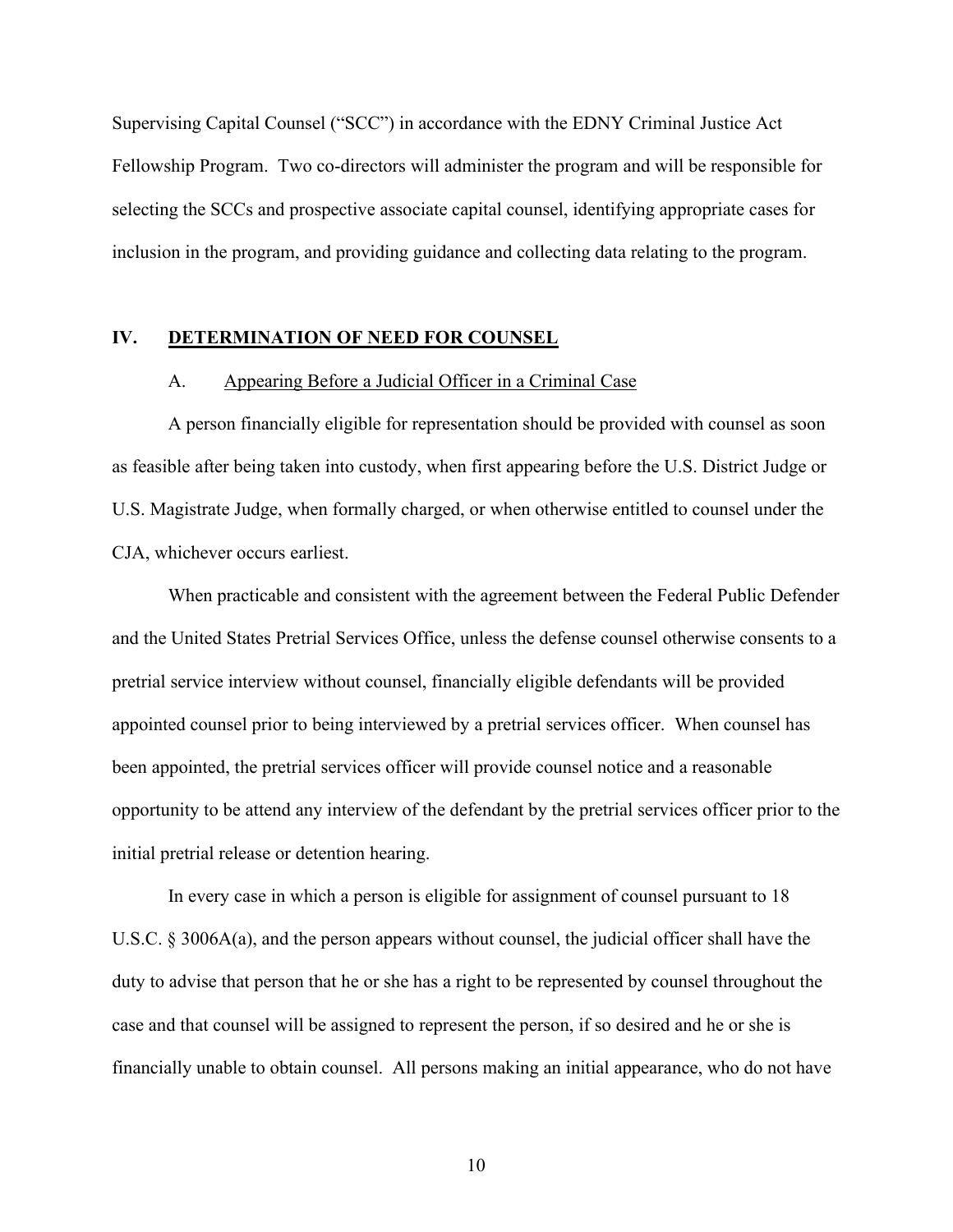retained counsel present, shall be assigned counsel regardless of economic circumstances, for that initial appearance.

A person shall be furnished representation pursuant to this Plan if he or she is financially unable to obtain adequate representation; that is, if his or her net financial resources and income are insufficient to enable the person to obtain qualified counsel.

In determining whether a person is "financially unable to obtain counsel," consideration should be given to: 1) the cost of providing the person and his or her dependents with the necessities of life; 2) the cost of defendant's bail bond, if required to secure his or her release on bond; and 3) the likely cost of retained counsel.

Whenever such a person states that he or she is financially unable to obtain counsel, and applies for the assignment of counsel, it shall be the duty of the judicial officer to inquire and make a determination as to whether such person is financially able to obtain counsel. Any doubts as to a person's eligibility should be resolved in his or her favor, subject to further review. The determination of eligibility should be made without regard to the financial ability of the person's family to obtain counsel.

All statements made by such person in such inquiry shall be either (a) by written affirmation sworn to before a judicial officer, Court Clerk, or deputy clerk, or notary public, or (b) under oath in open court before a judicial officer. All statements of financial need shall be sealed other than for viewing by Pretrial Services, defense counsel and the Court. After final termination of the matter, the United States Attorney may, upon good cause shown, seek access to the financial need statement from the last presiding judicial officer.

If, on the basis of such inquiry, the judicial officer finds that such person is financially unable to obtain counsel, the judicial officer shall assign counsel for such person.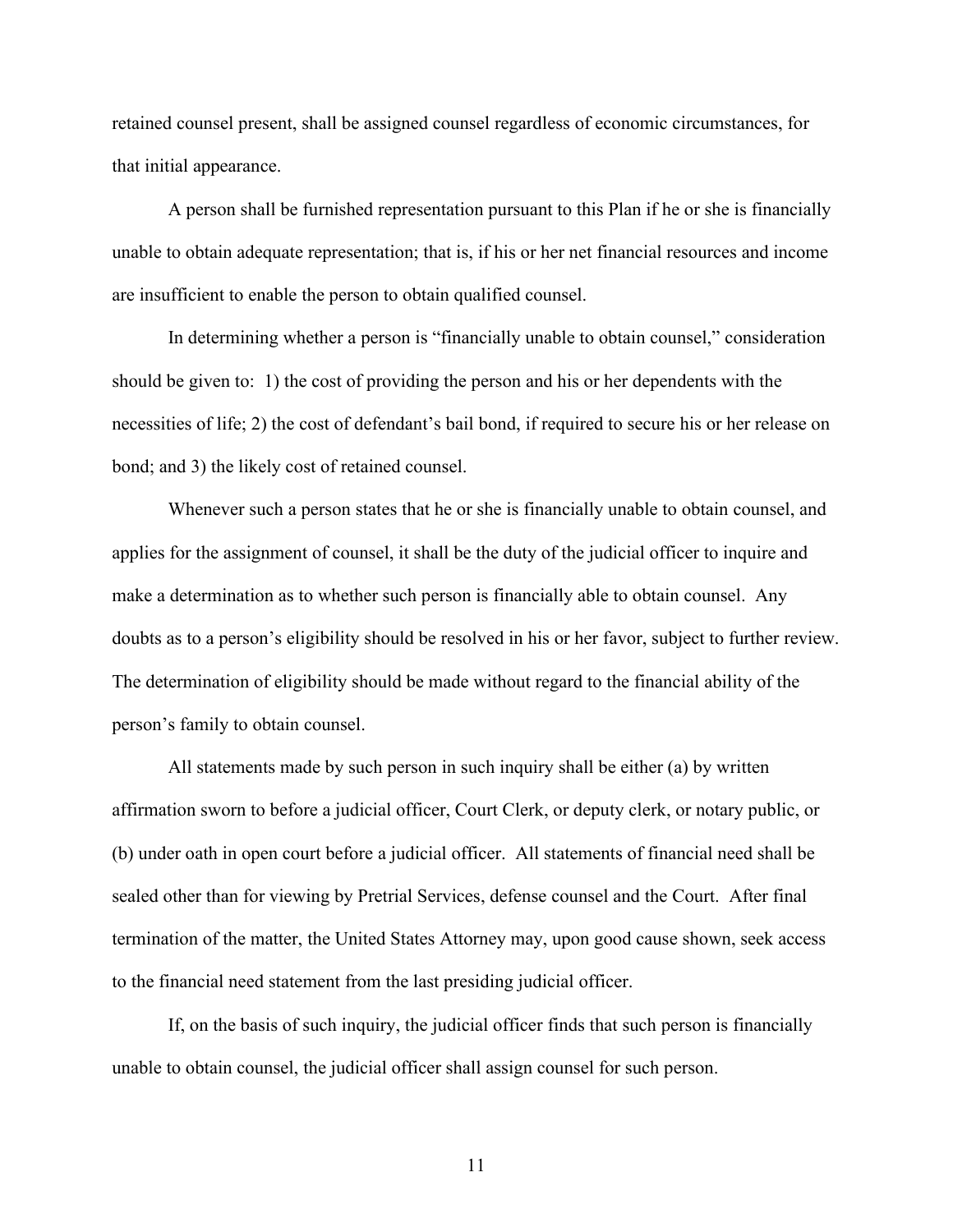## B. Redetermination of Need

<span id="page-13-0"></span>If, at any stage of the proceedings, a judicial officer finds that a party who had retained his or her own attorney is financially unable to provide for continued representation, the judicial officer may assign counsel from the CJA Panel or the FDNY for the party.

If at any time after the appointment of counsel a judge finds that a person provided representation is financially able to obtain counsel or make partial payment for the representation, the Court may take appropriate action, including but not limited to: permitting assigned counsel to continue to represent the defendant with all or part of the cost defrayed by the defendant; terminating the assignment of counsel; or ordering any funds available to the party to be paid as provided in 18 U.S.C. § 3006A(f) as the interests of justice may dictate. Any amount paid by the party will be considered by the Court in determining the total compensation allowed to the attorney.

## C. Financial Forms and Affidavits

<span id="page-13-1"></span>The Clerk of the Court shall provide defendants with the appropriate forms and affidavits pertaining to financial ability.

As soon as the Clerk receives an affidavit of financial inability to employ counsel, s/he shall promptly arrange for the assignment of counsel. If the Clerk becomes aware that a party wishes to apply for discretionary assignment of counsel, as set forth in Article III, Section B, s/he shall promptly send such party the appropriate CJA forms to be executed and filed.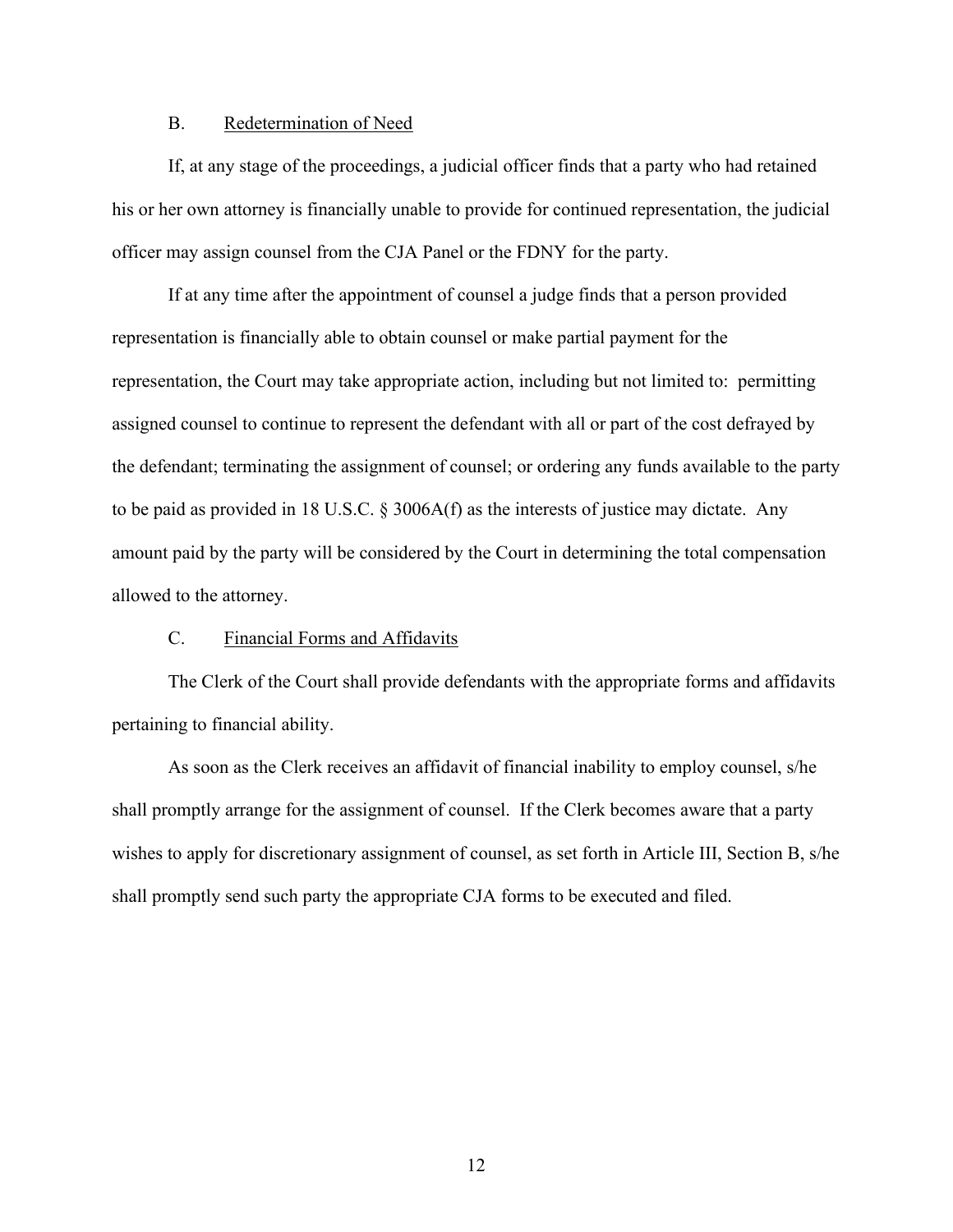## <span id="page-14-1"></span><span id="page-14-0"></span>**V. CJA PANEL COMMITTEE**

#### A. Committee Membership

A CJA Panel Committee ("CJA Committee"), consisting of at least one of each: a district judge, a magistrate judge, and a criminal defense attorney who regularly practices in the EDNY, along with the attorney in charge of the FDNY for the EDNY, and the Clerk of the Court, is hereby established. A judicial officer shall chair the Committee.

- <span id="page-14-2"></span>B. Duties of Committee
	- 1. Meetings The CJA Committee will meet at least two (2) times per year and more often as necessary, to consider and review Panel applications, and appoint to the Panel the best qualified applicants.
	- 2. Operations Review The Committee shall also continually review the operation and administration of the Panel and recommend to the Court any changes deemed necessary regarding the assignment process or Panel management. The size of the CJA Panel will be determined by the CJA Committee based on the caseload and activity of the panel members.
	- 3. Recruitment The Committee shall engage in recruitment efforts to establish a diverse panel and ensure that all qualified attorneys are encouraged to participate in the furnishing of representation in CJA cases.
	- 4. Voucher Review The Committee shall be responsible for administering a process for Panel attorneys to seek review of vouchers that have been denied or reduced by the presiding judge. For a complete description of this process, see Article XI.
	- 5. Mentoring A subcommittee of the CJA Committee will administer a mentoring program designed to identify and help prepare viable candidates to qualify for consideration for appointment to the CJA Panel.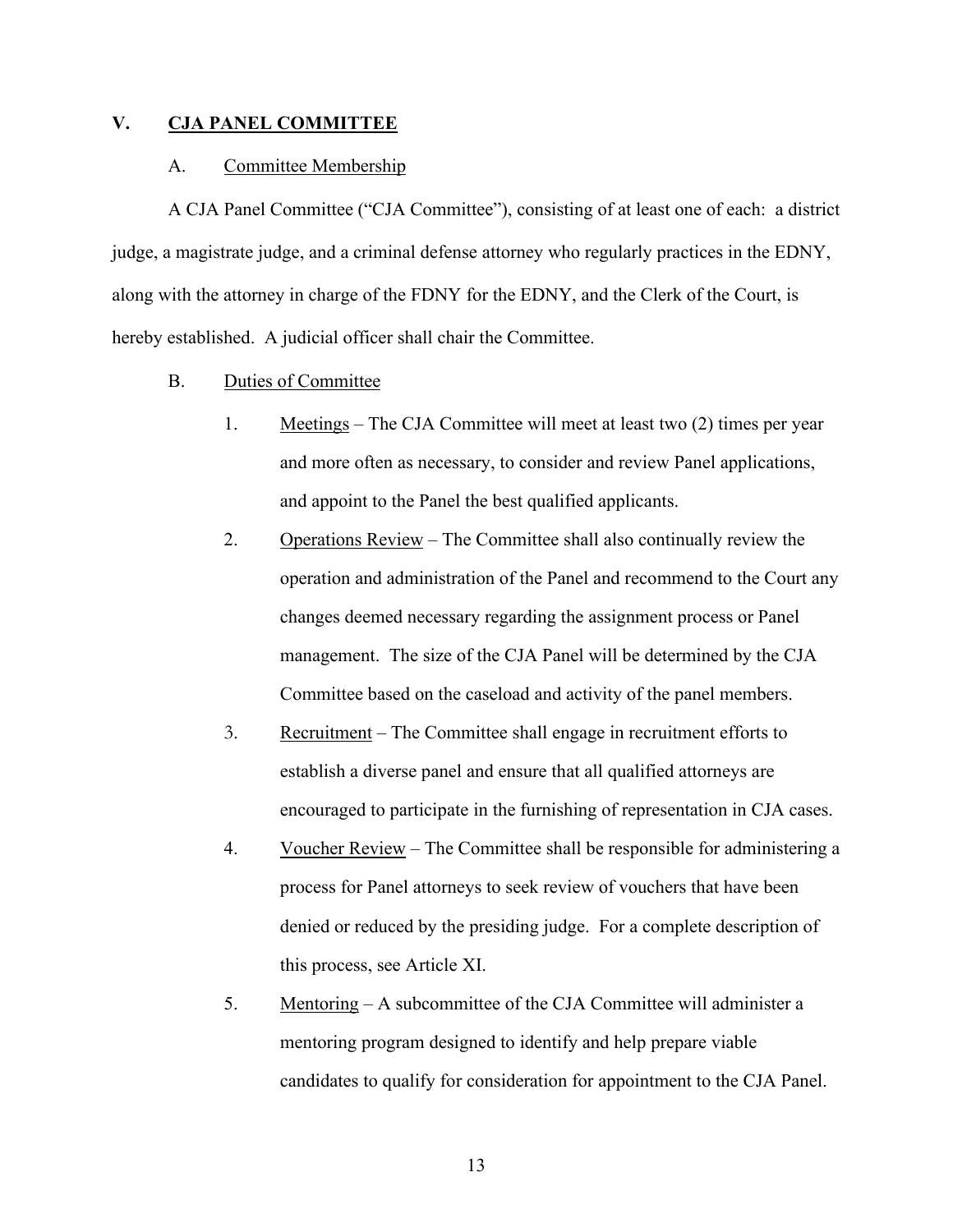Experienced members of the criminal defense bar who have practiced extensively in the federal courts will be selected to serve as Mentors in accordance with the EDNY Criminal Justice Act Mentoring Program. The subcommittee shall review the applications and qualifications of both Mentor and Mentee applicants, make recommendations as to their participation in the Mentoring Program, identify appropriate cases for the Program, evaluate the success of the Mentor-Mentee relationships, and provide guidance to the Mentors regarding the objectives, protocol, and methods of the Program.

- 6. Training The Committee, in conjunction with the FDNY, shall provide training for the Panel attorneys on substantive and procedural matters affecting representation of indigent criminal defendants. This training shall include seminars for the Panel attorneys, and for attorneys who are participants in the EDNY Mentoring Program.
- 7. Discipline and Removal The CJA Committee will review complaints against Panel attorneys and determine appropriate measures, including removal from the Panel. For a complete description of this process, see Article VII, Section C.

## <span id="page-15-1"></span><span id="page-15-0"></span>**VI. COMPOSITION OF PANEL OF PRIVATE ATTORNEYS**

#### A.Composition of the CJA Panel

The Court shall establish a panel of private attorneys ("the CJA Panel") who are eligible and willing to be appointed to provide representation under the Act. The CJA Committee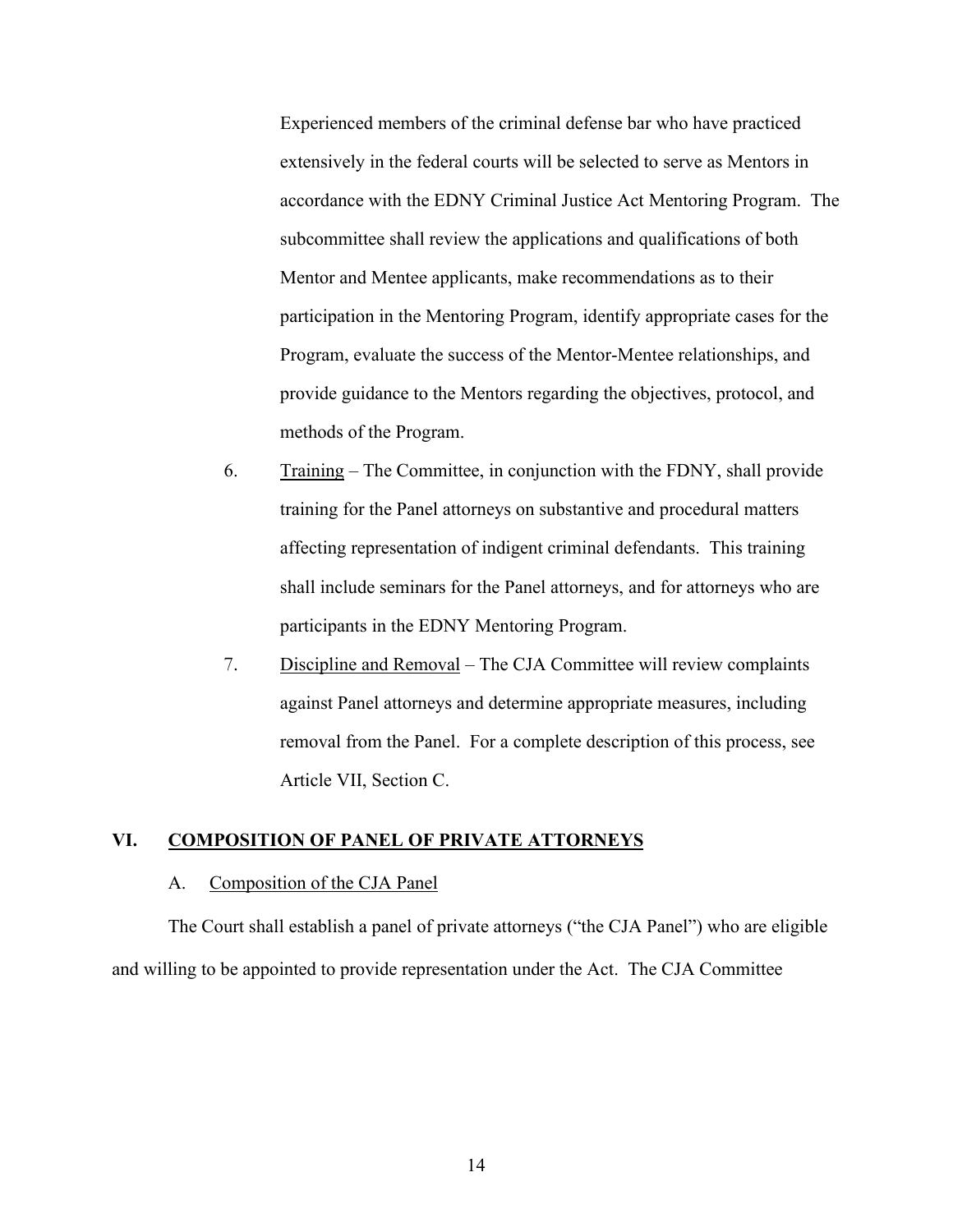established under Article V, Section A above shall approve attorneys for membership on the CJA Panel. The CJA Panel shall consist of six lists:

- 1. The Combined List The first list shall include attorneys to whom assignments as counsel shall be made in cases heard at the courthouses in both Brooklyn and Central Islip, Suffolk County (the "Combined List").
- 2. The Brooklyn List The second list shall include attorneys to whom assignments as counsel shall be made in cases heard at the courthouse in Brooklyn.
- 3. The Long Island List The third list shall include attorneys to whom assignments as counsel shall be made in cases heard at the courthouse in Central Islip, Suffolk County (the "Long Island List").
- 4. Capital Case Trial Lawyers List The fourth list shall consist of those attorneys eligible for assignment as the trial lawyer in death eligible cases. This list is distinct from the list of attorneys who may be appointed as Learned Counsel in capital cases. See Article III, Section D.
- 5. Terrorism List The fifth list shall consist of those attorneys eligible for assignment in terrorism cases.
- 6. Habeas List The sixth list shall consist of those attorneys willing and able to represent defendants in non-trial matters, particularly habeas corpus cases where the Court has determined that counsel should be assigned. Attorneys eligible for this list should have distinguished prior experience in the area of federal post-conviction proceedings.

An attorney may serve on more than one list.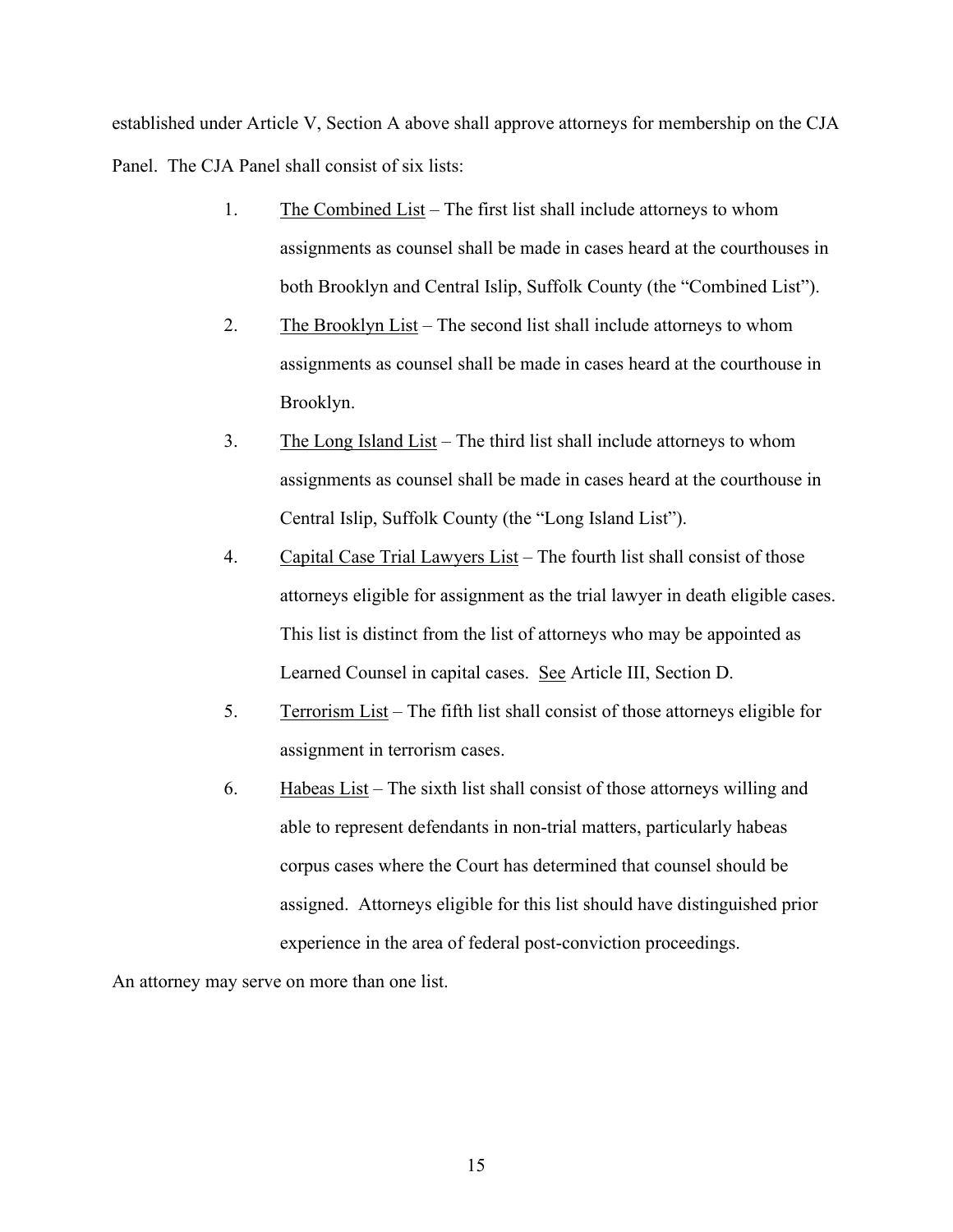#### B. Maintenance of List and Distribution of Assignments

<span id="page-17-0"></span>The Clerk of the Court shall maintain a current list of all attorneys on the CJA Panel, with current office addresses, telephone numbers, and email addresses. The Clerk shall furnish a copy of this list to each judicial officer. The Clerk shall also maintain a public record of assignments to Panel and FDNY attorneys according to Article VII, Section A.

### C. Size of Panel

<span id="page-17-1"></span>The CJA Panel shall be large enough to provide sufficient experienced attorneys to handle the caseload under the Act, but small enough to provide Panel attorneys with adequate assignments to maintain a high level of proficiency in Federal criminal defense work. The size of the CJA Panel shall be set by the CJA Committee on an annual basis.

### D. Eligibility

<span id="page-17-2"></span>All applicants must demonstrate a commitment to provide the highest quality representation consistent with the best practices of the legal profession to those individuals eligible for their services. Attorneys who serve on the CJA Panel must conform to the highest standards of professional conduct, including but not limited to the American Bar Association's Model Rules of Professional Conduct. Attorneys who serve on the CJA Panel must be members in good standing of the bar of this Court, have demonstrated experience in and current knowledge of the Federal Rules of Criminal Procedure, the Bail Reform Act, the Federal Rules of Evidence, the U.S. Sentencing Guidelines, the Bail Act, and the Recommendations for Electronically Stored Information in Discovery Production in Federal Criminal Cases. They shall have substantial federal trial experience or the equivalent. Experience with, and knowledge of, federal sentencing law and practice is a necessary qualification for membership on the CJA Panel.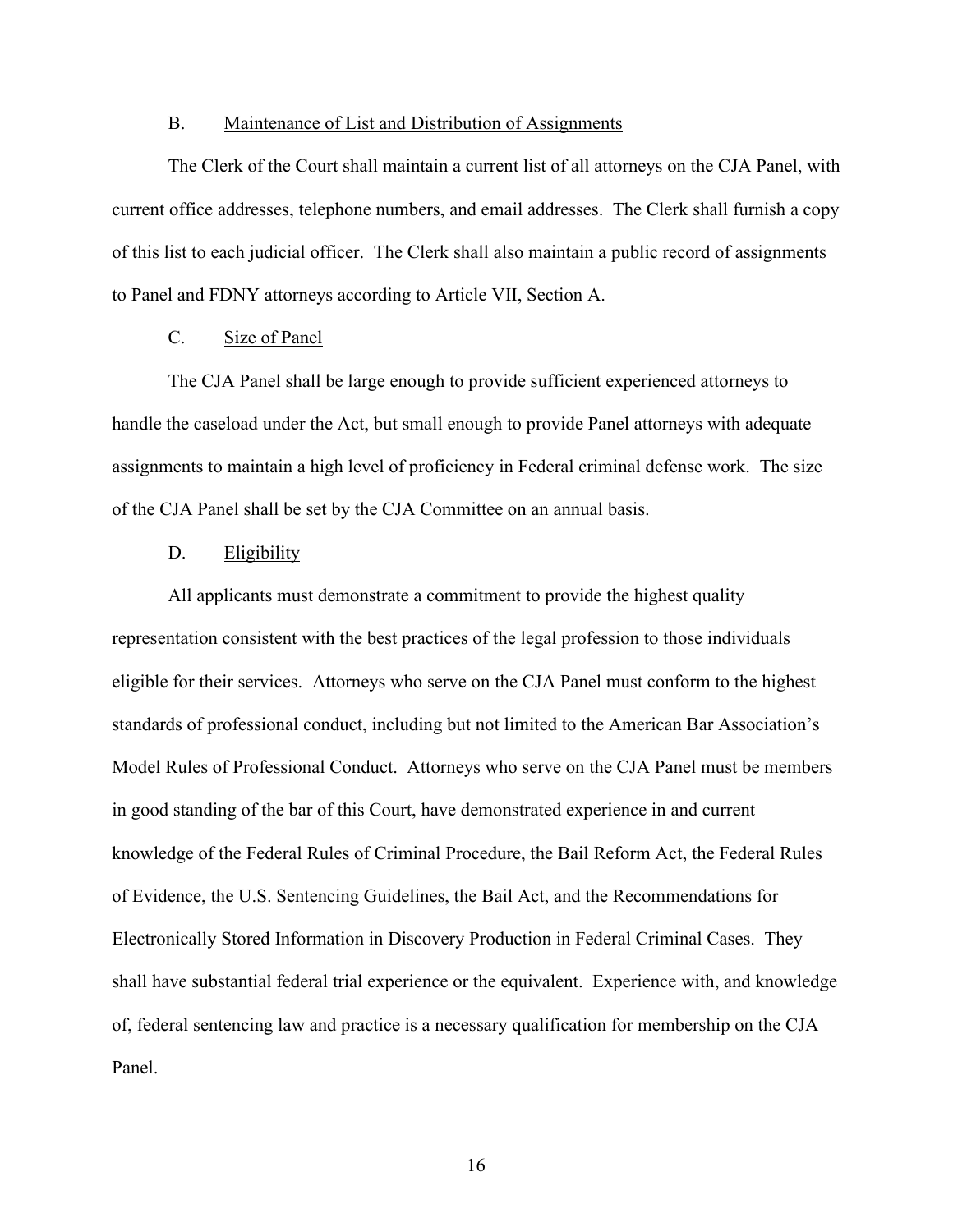Attorneys applying for appointment or reappointment to the Panel are expected:

- 1. to be current with the continuing legal education and registration requirements of the State Bar;
- 2. to have participated in and completed legal education programs in, and to demonstrate proficiency in, federal criminal practice, including the areas of Federal Criminal Procedure, the Federal Rules of Evidence, the U.S. Sentencing Guidelines, the Bail Reform Act, and the Recommendations for Electronically Stored Information in Discovery Production in Federal Criminal Cases within the past year;
- 3. to comply with the requirements of electronic filing and eVoucher; and
- 4. to know and abide by procedures related to requests for investigative, expert, and other services.

The legal representation provided by Panel attorneys shall be of the highest quality. Failure to comply with these training and legal education requirements may be grounds for removal from the CJA Panel.

<span id="page-18-0"></span>E. Terms

Attorneys appointed to the CJA Panel shall serve a term of three years. CJA Panel

Membership is a privilege, not a right, which may be terminated at any time, at the sole

discretion of either the Board of Judges or the CJA Committee. After a three-year term expires,

a Panel attorney may be invited to serve additional terms or may apply to serve additional terms.

<span id="page-18-1"></span>Completion of a term does not create a right to selection for service of another term.

F. Reappointment

The CJA Committee may inquire annually as to the continued availability and willingness of each Panel member to accept appointments.

A member of the CJA Panel who wishes to be considered for reappointment must apply for appointment for an additional three-year term at least three months prior to the expiration of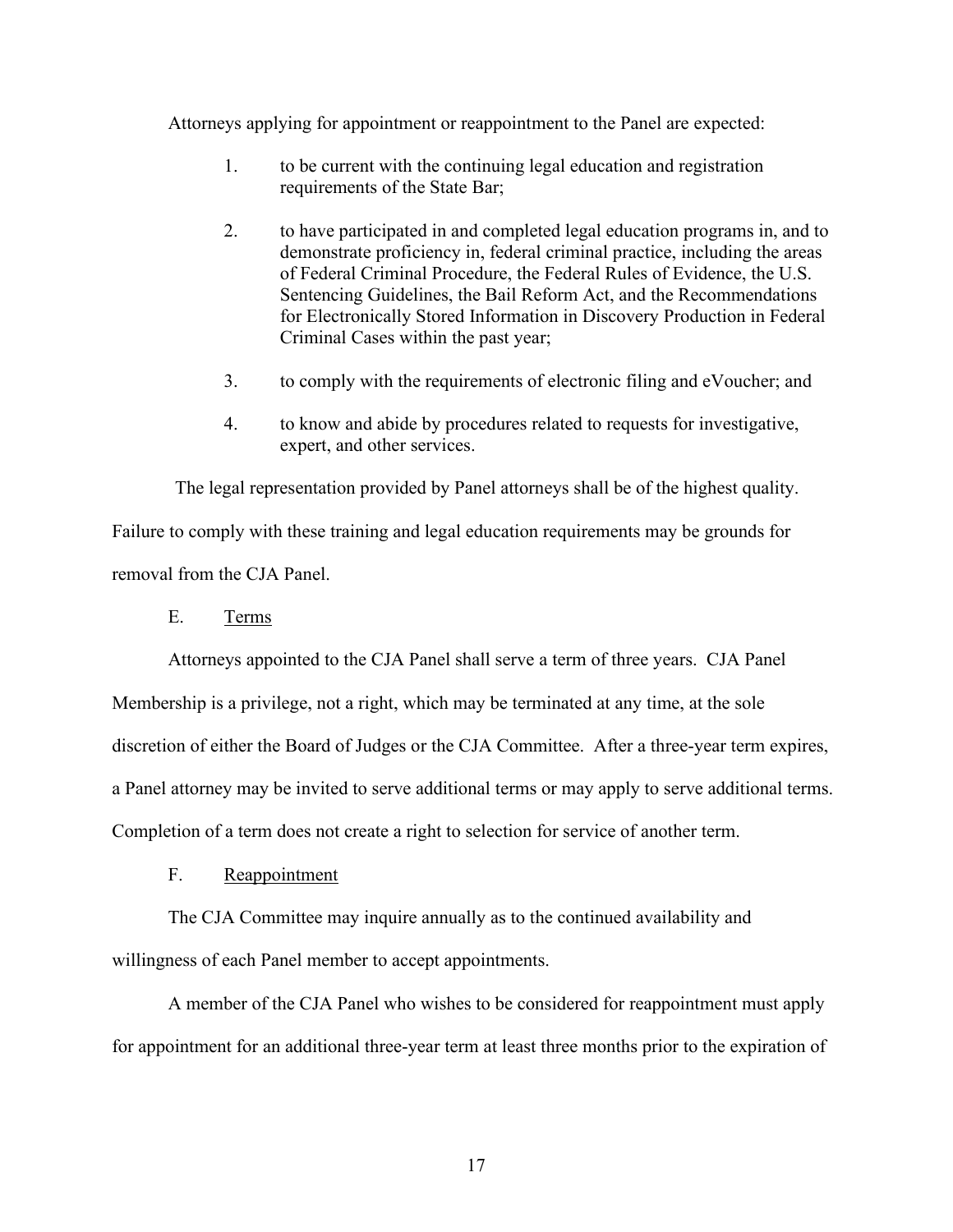his or her current term. Applications for reappointment will be reviewed on an annual basis along with all other applications for appointment to the Panel.

### G. Application

<span id="page-19-0"></span>Application forms for membership on the CJA Panel shall be made available through the Court's website at www.nyed.uscourts.gov or on request to the Clerk of the Court. The application forms shall indicate to which list or lists the applicant is applying, and shall require information regarding the applicant's educational background, professional qualifications, previous experience, prior service as a member of an assigned counsel panel, all prior adverse disciplinary findings by any bar or court disciplinary group, and such other factors as the CJA Committee deems relevant. Completed applications shall be submitted to the Clerk, who will transmit them to the Chair of the CJA Committee. Applications and reappointment applications will be reviewed at regular intervals as scheduled by the CJA Committee. All qualified attorneys shall be encouraged to participate in the furnishing of representation in CJA cases, without regard to race, color, religion, sex, age, national origin or disability for which a reasonable accommodation can be made pursuant to federal law.

### <span id="page-19-2"></span><span id="page-19-1"></span>**VII. SELECTION FOR ASSIGNMENT TO A CASE**

#### A. Duty Assignment Procedure

On an annual basis, the Clerk of Court shall prepare, from the list of Panel attorneys, a roster of assigned duty days, including weekends. Assignments from the list of Panel attorneys should be made on a rotating basis, subject to the Court's discretion to make exceptions due to the nature and complexity of the case, the attorney's experience, and geographical considerations. This procedure is intended to result in a balanced distribution of assignments and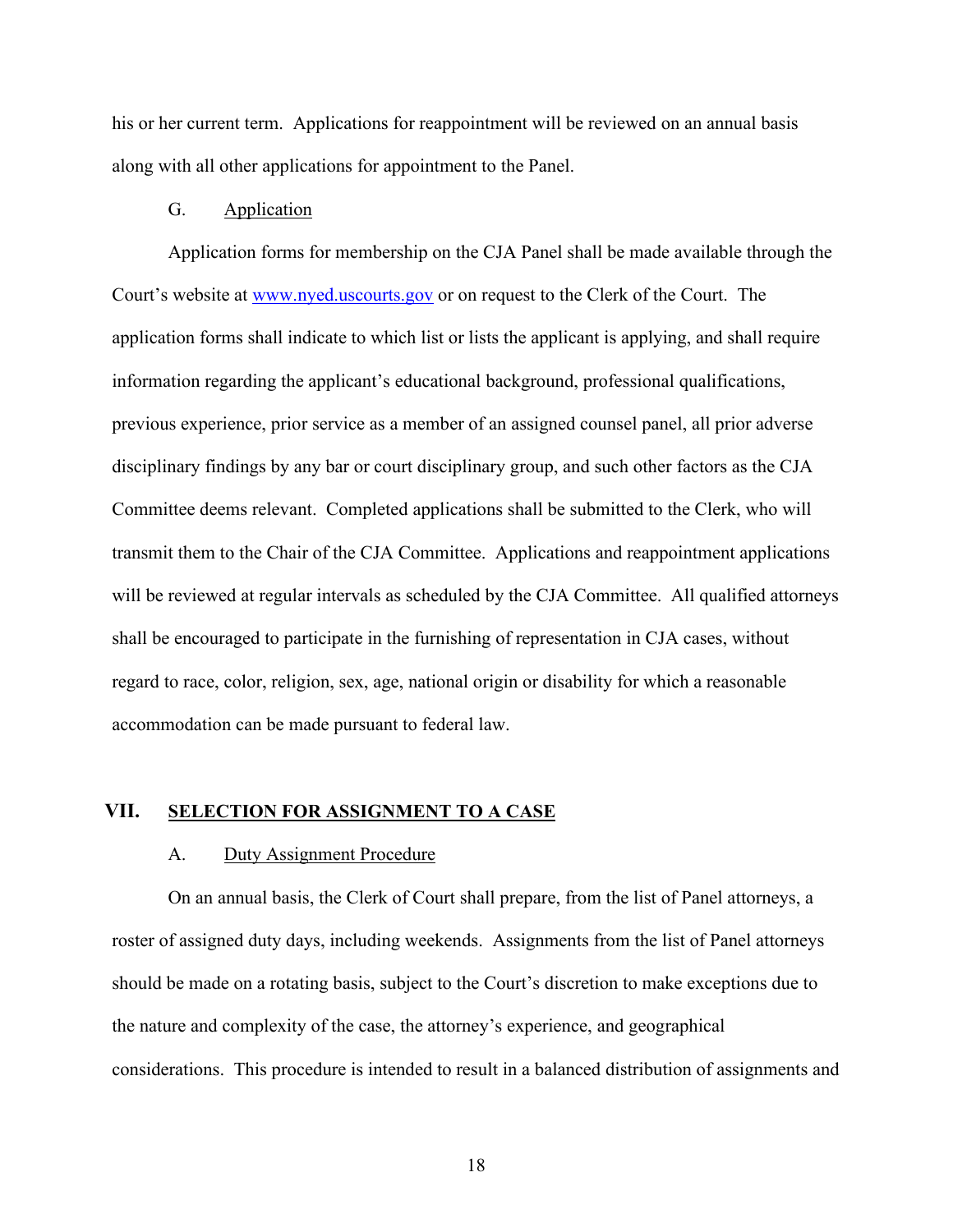compensation among the members of the CJA Panel, and quality representation for each CJA defendant.

When a judicial officer decides to assign an attorney from the Panel, the Clerk's Office shall notify the Panel attorney who is on duty on that date and shall provide the name to the appointing judicial officer. In the event of a conflict or where additional attorneys are required in a multiple defendant case, a Panel attorney or attorneys, who are available for assignment, may be assigned. The Clerk shall select such substitute CJA Panel attorneys from the roster of attorneys assigned duty days in that same week, or, if necessary, attorneys assigned duty days in that same month.

During weekends, holidays, or other non-working hours, or at any other time necessary, the presiding judicial officer may appoint any attorney from the appropriate CJA Panel list. When Panel attorneys are assigned directly by the Court, the assigning judicial officer shall notify the Clerk of Court of the name of the Panel attorney assigned and the date of the assignment.

#### B. Replacement/Coverage

<span id="page-20-0"></span>A Panel attorney who is unable to serve on his or her assigned duty day shall arrange for a replacement attorney from the existing CJA Panel list to cover the assigned date. That replacement attorney shall continue to serve as counsel to the defendants assigned to him or her on that date, unless otherwise ordered by the Court. Absent an order from the Court, attorneys who are not currently EDNY Panel attorneys may not appear as replacement counsel. The Magistrate Clericals shall be informed whenever a Panel attorney agrees to switch duty dates with another Panel attorney.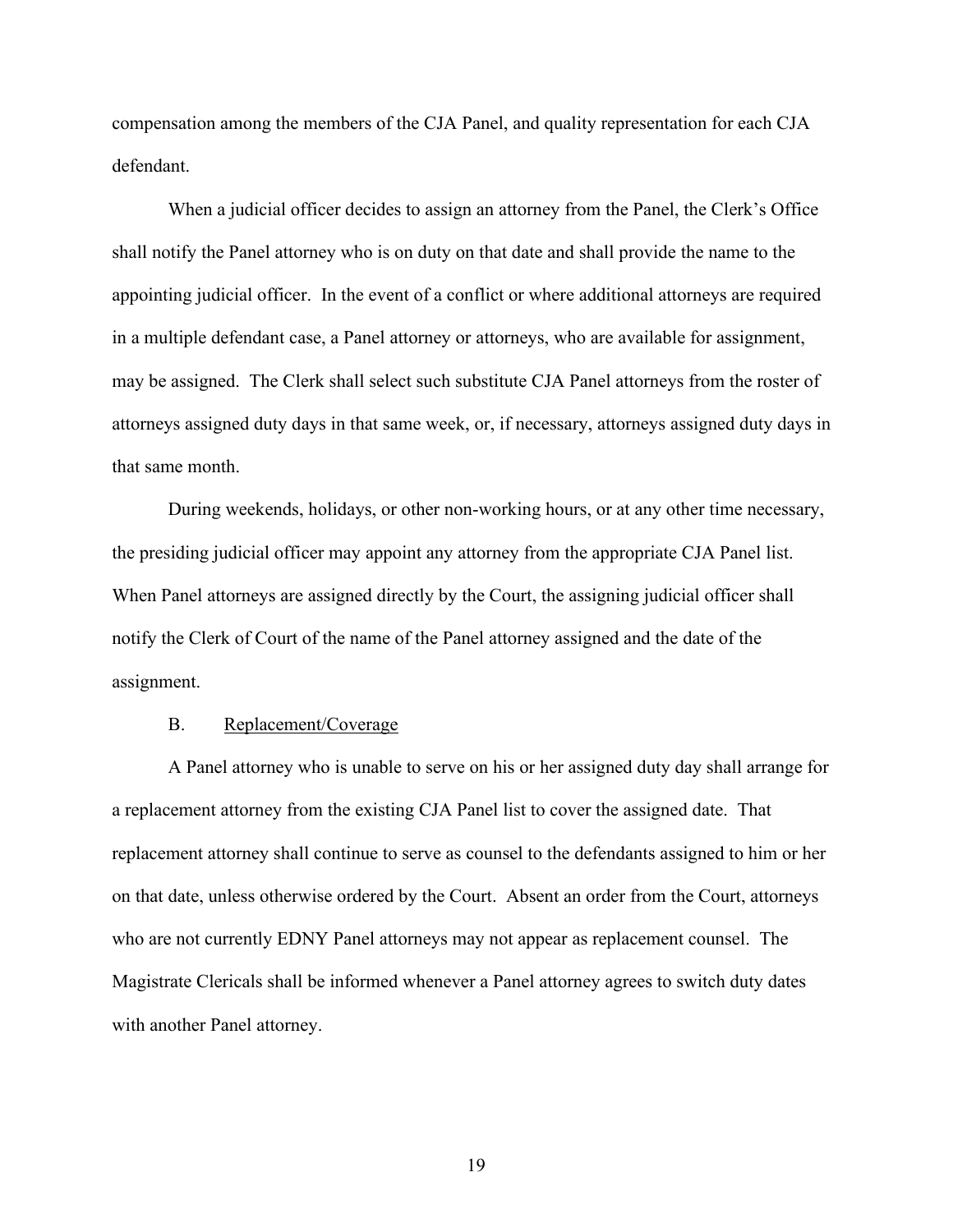## <span id="page-21-0"></span>C. Disciplinary Action

1. Complaints – Complaints concerning the conduct of a Panel attorney may be initiated by the CJA Committee, a judicial officer, opposing counsel, co-counsel, another Panel attorney, a member of the FDNY, or a defendant. All complaints concerning the conduct of a Panel attorney, whether arising from an appointed or a retained case, shall be forwarded to the Chair of the CJA Committee. If the Chair of the CJA Committee determines that the complaint alleges facts, which if true, would warrant possible suspension or removal of the Panel attorney, the CJA Committee shall make such inquiry as it deems appropriate and necessary. In any instance where, after investigation, the CJA Committee determines that a Panel attorney's conduct warrants additional discipline beyond removal from the Panel, the Chair of the CJA Committee shall refer the matter to the Committee on Grievances to determine if additional disciplinary measures should be taken.

When a confidential complaint concerning the conduct of a Panel attorney is referred in the first instance to the Committee on Grievances pursuant to Local Rule 1.5(d)(3), the Chair of the CJA Committee shall be notified promptly of the complaint. The Chair of the Committee on Grievances and the Chair of the CJA Committee will confer and determine, depending on the circumstances, the appropriate remedial action to be taken.

2. Notice – If the CJA Committee decides to conduct such an inquiry, the Panel attorney against whom the complaint has been lodged must be notified of the specific allegations against him or her. The Panel attorney may respond in writing and shall, if so directed, appear before a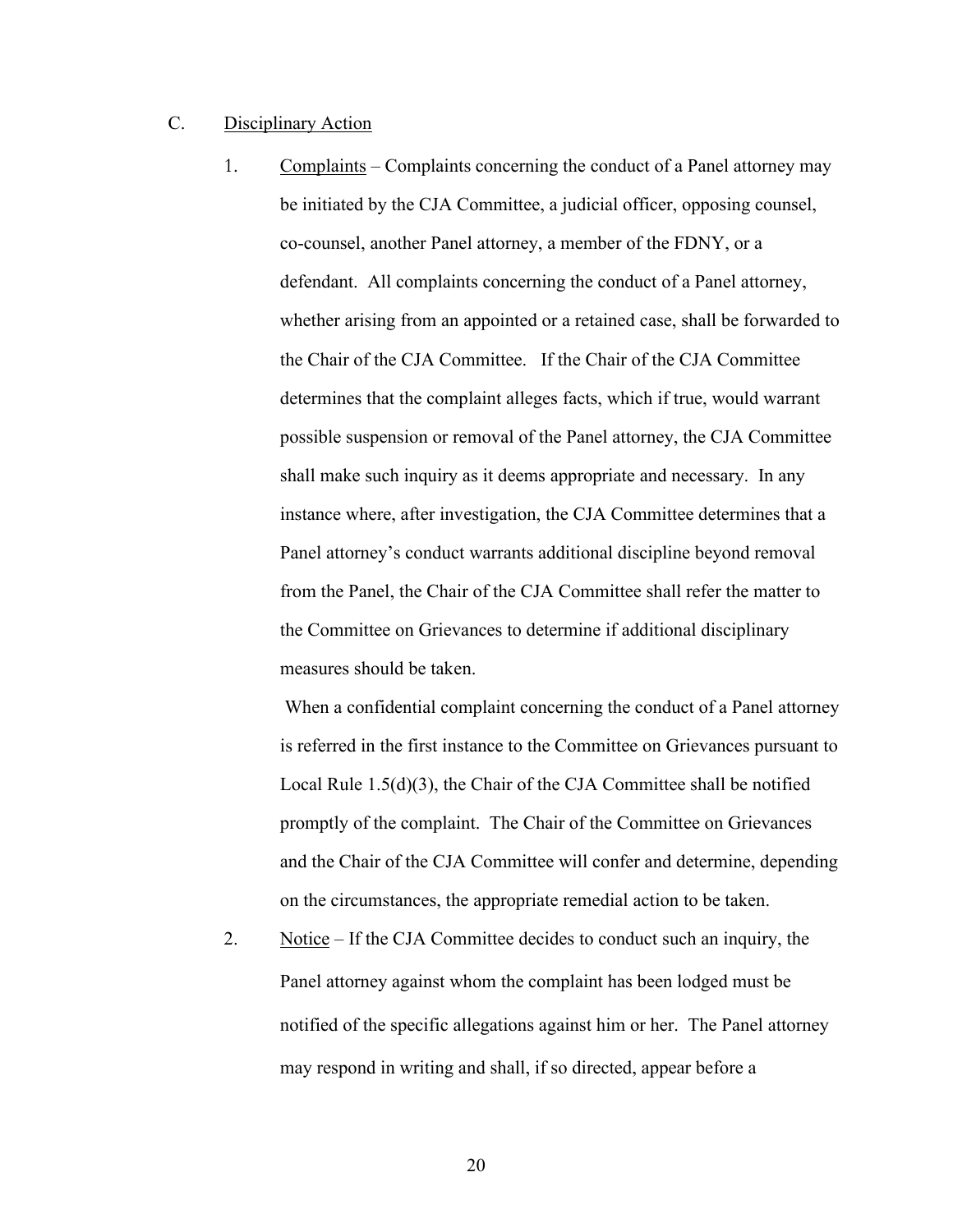subcommittee, composed of judicial officers on the CJA Committee, and the FDNY attorney-in-charge, who shall not have a vote.

- 3. Protective Action Prior to the disposition of any complaint, the CJA Committee may recommend temporary removal of the Panel attorney from any pending case, or from the Panel, and may take such other protective action that is in the best interest of the client or the administration of the Plan.
- 4. Remedial Action After inquiry, the subcommittee may recommend that the attorney: 1) be removed from the Panel; 2) be limited to participating in particular types or categories of cases; or 3) be required to undertake other remedial action, including directing the attorney to complete specific CLE requirements before receiving further panel appointments, limiting the attorney's participation to handling cases that are directly supervised or overseen by another panel member or other experienced practitioner.
- 5. Procedure for Removal of Panel Attorneys A Panel attorney may be removed from the Panel prior to the expiration of his or her term whenever the CJA Committee determines that the attorney has failed to fulfill the obligations of Panel membership or has engaged in other conduct that renders it inappropriate for that attorney to be continued as a Panel attorney, or if it is determined that the attorney has a medical, mental health, drug, or alcohol abuse issue that impairs his or her ability to represent his or her clients. Any Panel attorney who is suspended, disbarred, arrested, or indicted, or who has been notified that they are the subject or target of a criminal investigation, or the subject of a disciplinary proceeding or investigation, or is found in contempt, sanctioned,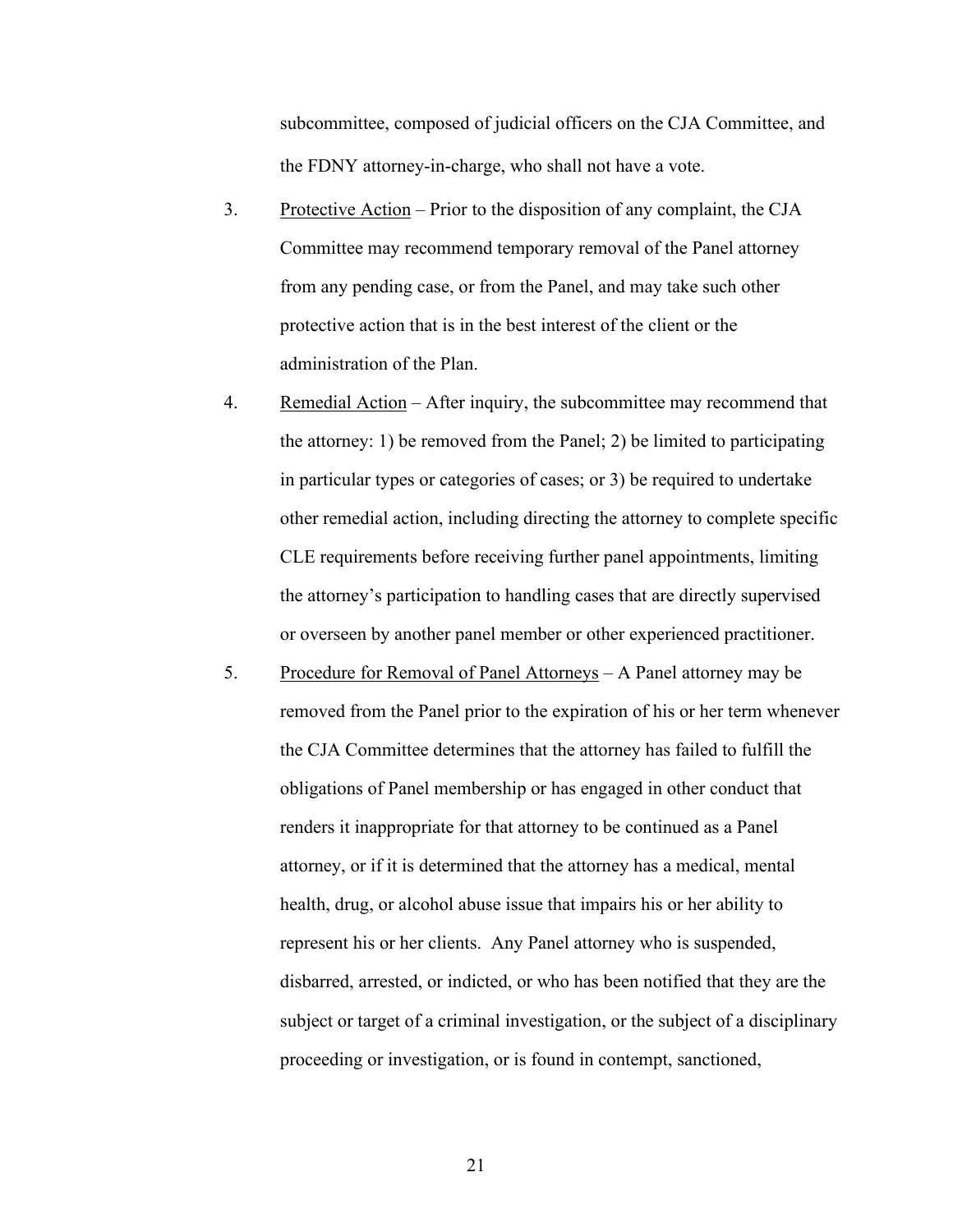reprimanded, or has any action taken against him or her by any licensing authority, grievance committee, administrative body, state or federal court shall immediately notify the Clerk of Court and the presiding judicial officers before whom the attorney is appearing of the circumstances so that appropriate inquiry may be made. The Clerk of Court shall immediately notify the Chair of the CJA Committee of the notification after it is received from counsel.

- 6. Automatic Removal of Panel Attorneys Any member of the CJA Panel who is suspended or disbarred from the practice of law by the State of New York, or who is suspended or disbarred from this Court, will be removed from the CJA Panel immediately.
- 7. Confidentiality Unless otherwise directed by the subcommittee, any information concerning any possible disciplinary action, including any complaint and any proceeding concerning it, shall be confidential.
- 8. Re-application An attorney removed from the Panel before the completion of his or her term may not reapply before the expiration of one year following the removal.
- 9. No Property Interest None of these procedures create a property interest in being on or remaining on the CJA Panel.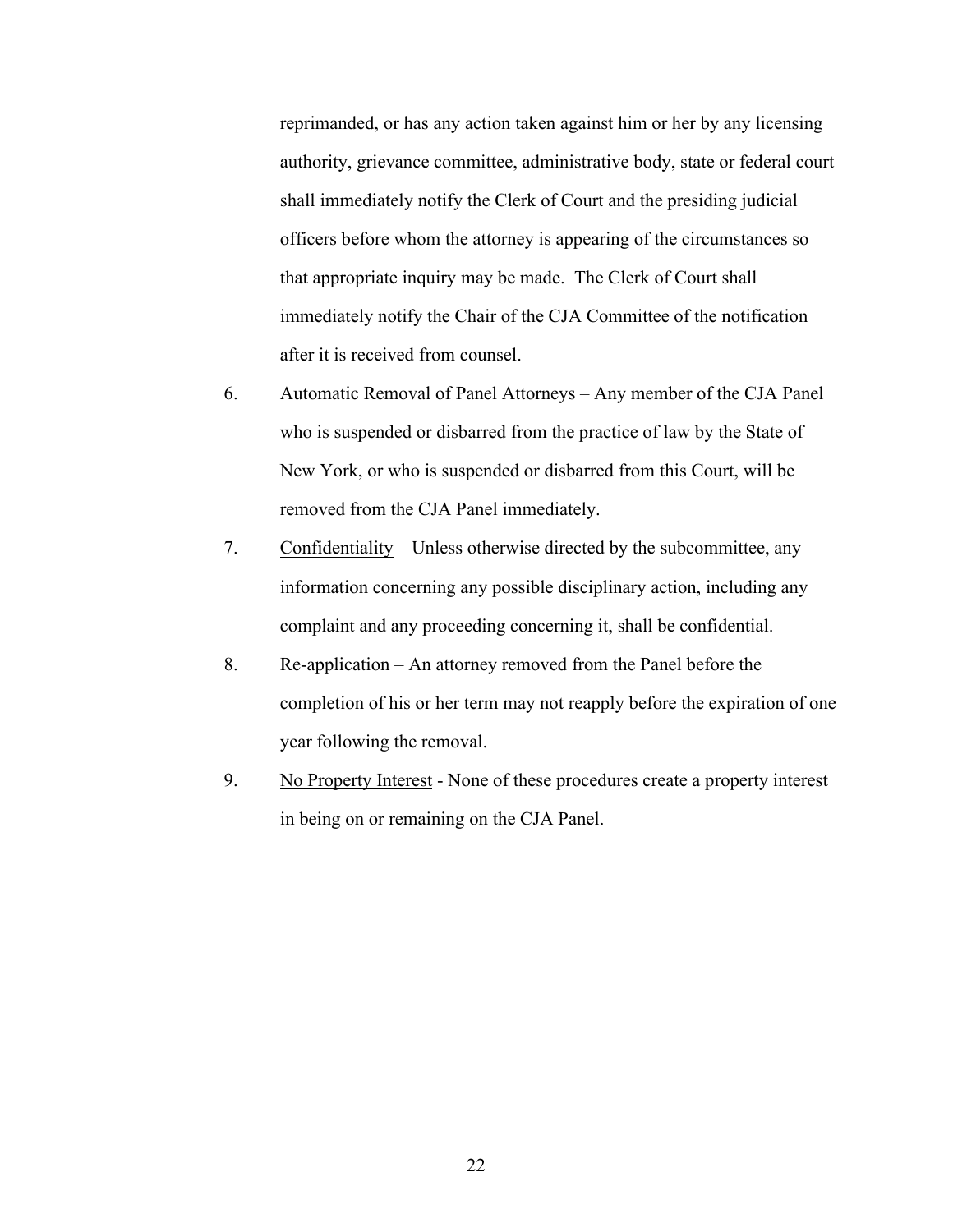#### <span id="page-24-1"></span><span id="page-24-0"></span>**VIII. DUTIES OF ASSIGNED COUNSEL**

### A. Non-delegable Duties

A Panel attorney assigned by a judicial officer shall, unless excused by order of court, continue to act for the party throughout the proceedings in this Court. An assigned Panel attorney shall not delegate any substantive tasks in connection with the representation of a defendant to any person without the written consent of the defendant and the Court.

### B. Appeals

<span id="page-24-2"></span>Assigned counsel shall, upon imposition of sentence, advise the defendant of any right of appeal and of the right to counsel on appeal. If requested by the defendant, or upon the Court's direction, counsel must file a timely Notice of Appeal. When an appeal is taken, assigned trial court counsel shall continue to represent the appellant unless or until he or she has been notified that his or her services are no longer required.

### C. Requests to be Relieved

<span id="page-24-3"></span>If at any stage of the proceedings, a Panel attorney assigned by a judicial officer in any proceeding wishes to be relieved, he or she shall inform the judicial officer before whom the case is pending, and shall file an application to be relieved.

The judicial officer may, in the interests of justice, substitute one assigned counsel for another.

#### D. Other Funds or Fees

<span id="page-24-4"></span>Counsel assigned pursuant to this Plan shall at no time seek nor accept any fee or other thing of value from, or on behalf of, the person represented, for representing the person to whom he or she was assigned. Nor shall counsel assigned pursuant to this Plan agree to be privately retained by the person to whom he or she was assigned or by persons acting on that person's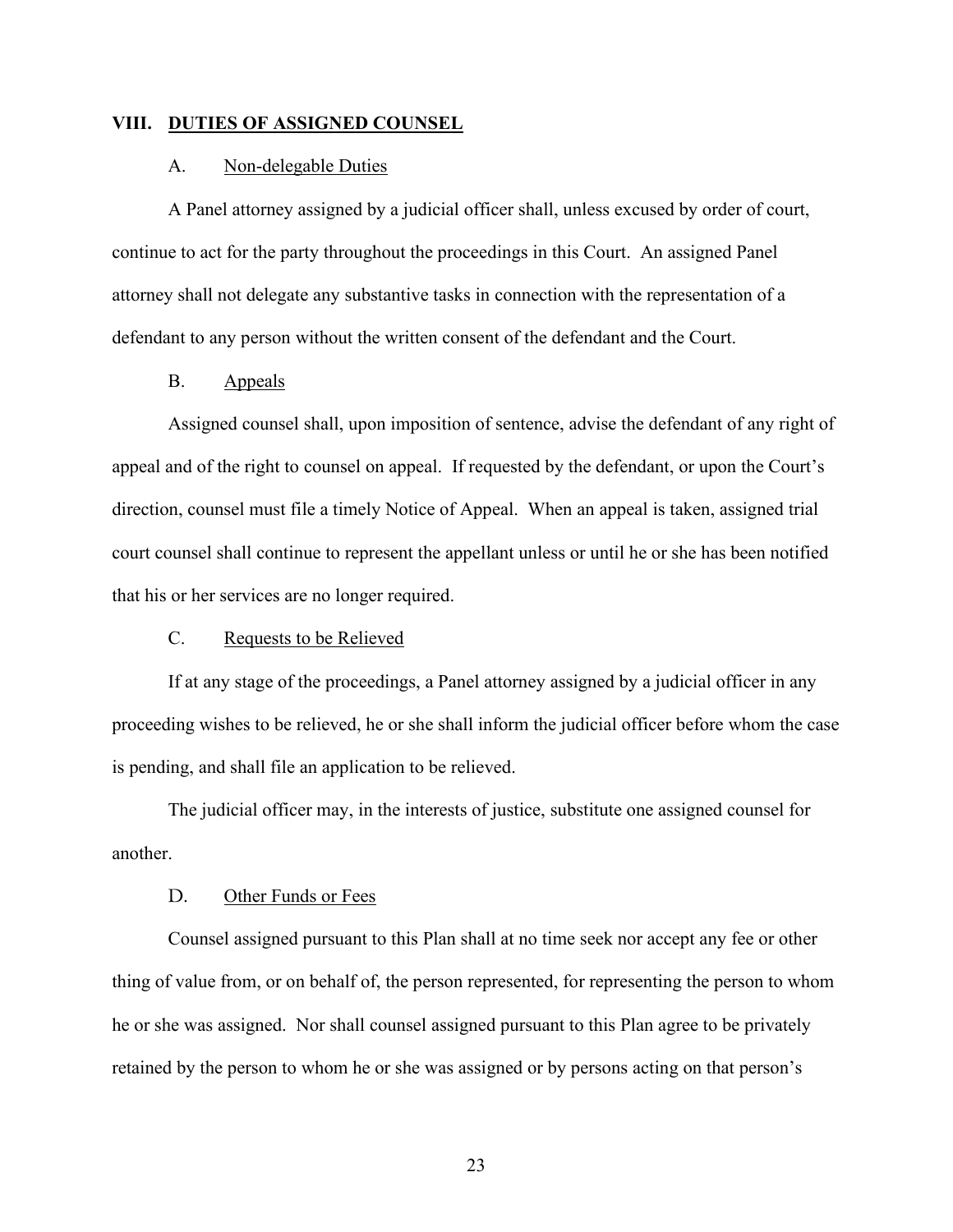behalf, without advising and securing the approval of the Court. Violation of this section is a ground for removal from the Panel.

#### E. Limited Appointment for Extraordinary Reasons

<span id="page-25-0"></span>Retained counsel will not be assigned by the presiding judicial officer except for extraordinary reasons and upon notice to the Chief Judge.

If the judicial officer finds that, due to extraordinary circumstances, a defendant cannot be effectively represented by the FDNY or an attorney from the CJA Panel, the judicial officer may, upon a finding of financial need, assign counsel to represent the defendant for this particular case, stating briefly the reason therefor. An attorney so assigned may seek reimbursement from the CJA Fund pursuant to this Plan.

### F. Case Budgeting

<span id="page-25-1"></span>In non-capital representations of unusual complexity that are likely to become extraordinary in terms of cost, the court may require development of a case budget consistent with the Guide to Judiciary Policy, Volume 7A, Chapter 2, §§ 230.26.10-20. The judicial officer should consult with the case budgeting attorney for the Circuit Executive as to appropriate budgeting, and may require the assigned attorneys to plan and budget the case under the guidance of the case budgeting attorney.

Reviewing judges should give due weight to the case-budgeting attorney's recommendations in reviewing vouchers and requests for expert services, and must articulate their reasons for departing from those recommendations.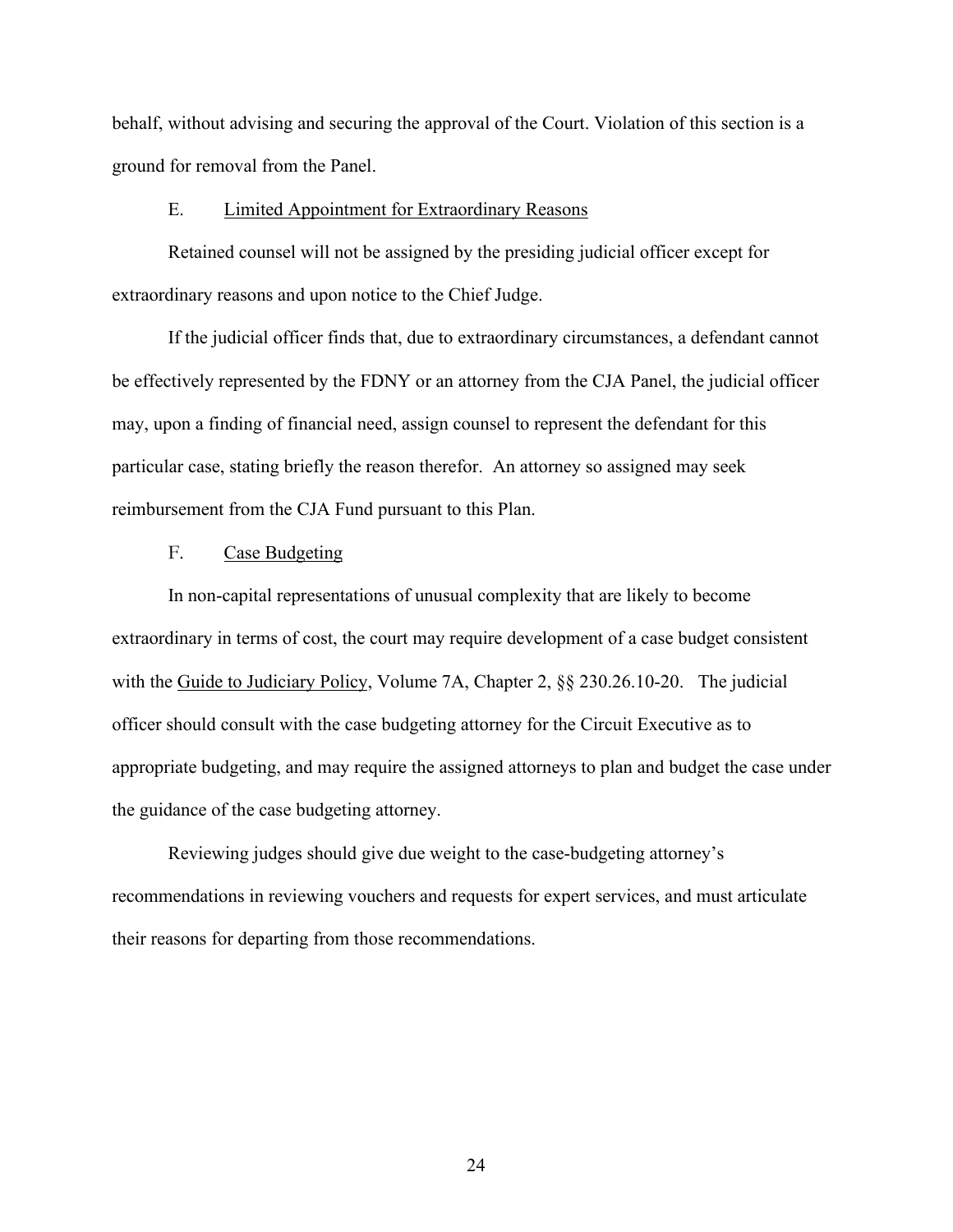## <span id="page-26-0"></span>**IX. COMPENSATION OF COUNSEL**

#### A. Timely Submission of Vouchers

<span id="page-26-1"></span>Attorneys shall use their best efforts to submit vouchers for payment of fees and expenses and payment for investigative, expert, and other services authorized pursuant to Article X in a timely fashion within forty-five (45) days of the conclusion of the attorney's representation before the district court. Vouchers shall be submitted to the presiding judge using the Court's Case Management/Electronic Case Filing System. If vouchers are submitted more than fortyfive (45) days after the representation before the district court concludes, the attorney's submission shall include a letter providing good cause as to why the voucher was not submitted in a timely fashion.

In the event that the attorney's representation lasts longer than one (1) year (such as in a complex case involving a cooperating or material witness), the attorney should consult with the presiding judge and the Second Circuit CJA Case-Budgeting Attorney as to the appropriateness of submitting interim vouchers. Similarly, if the attorney's representation does not result in an indictment, but the representation continues, the attorney should follow this procedure and consult with the appointing judge and the Second Circuit CJA Case-Budgeting Attorney as to the submission of interim vouchers.

### B. Payments to Counsel Assigned under Plan

<span id="page-26-2"></span>Payment of fees and expenses to counsel under this Plan and payment for investigative, expert, and other services authorized pursuant to Article X shall be made in accordance with the policies set by the Judicial Conference ("Judicial Conference policy") and with the fiscal policies of the Administrative Office of the United States Courts. The Clerk shall screen each claim for compensation and reimbursement of expenses under the CJA for accuracy and compliance with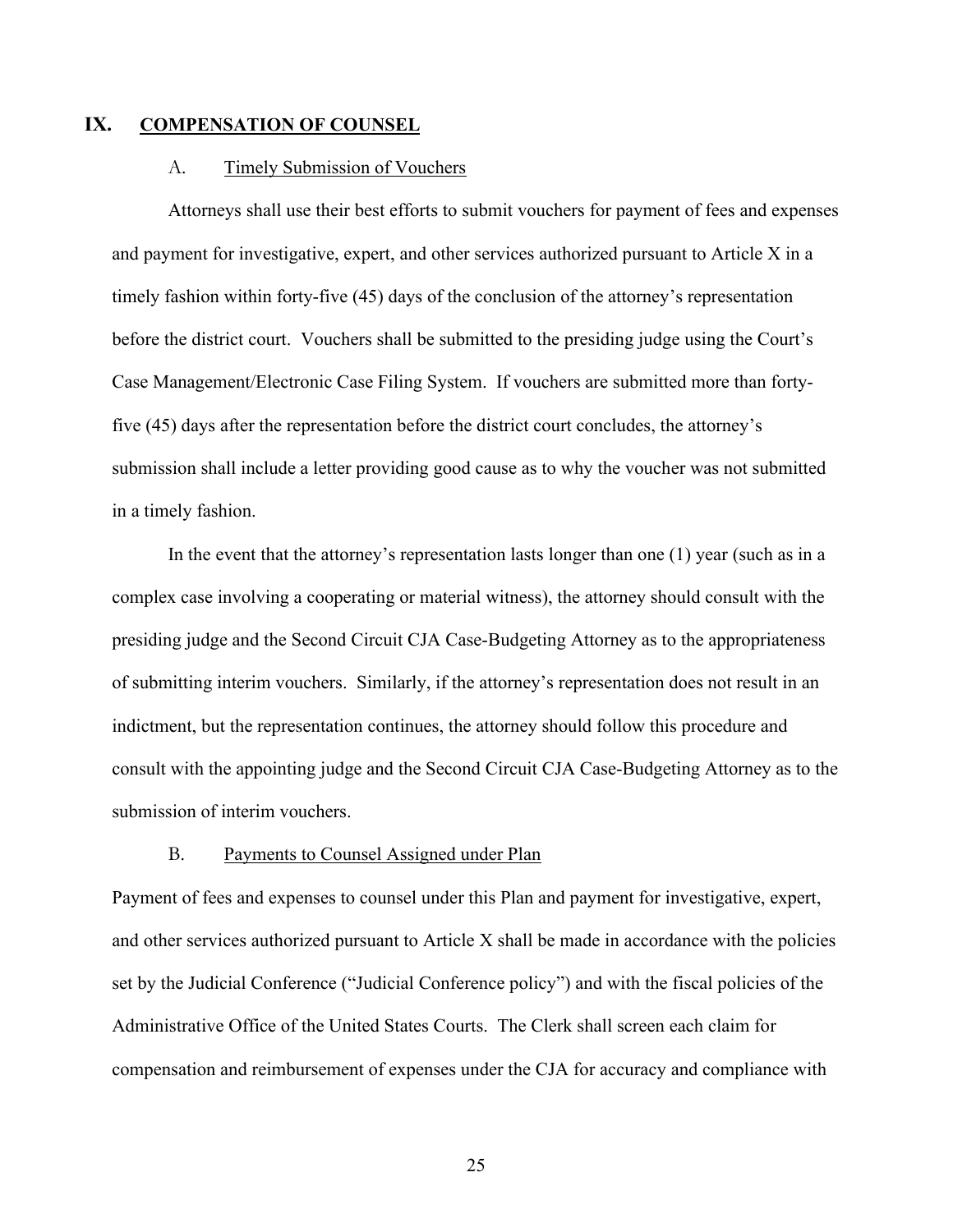the Second Circuit Manual. The court will exert its best efforts to avoid delays in reviewing payment vouchers and in submitting them for further processing.

## <span id="page-27-0"></span>C. Schedule of Maximum Fees for Counsel and Other Services

The following fees are hereby prescribed for the EDNY:

#### 1. Maximum Hourly Rate for Counsel

The maximum hourly rate of attorneys shall not exceed the amount provided by statute and Judicial Conference policy. The current rates are set forth in Schedule A of the CJA Plan and available on the Court's website at [www.nyed.uscourts.gov/criminal-justice-act-info.](http://www.nyed.uscourts.gov/criminal-justice-act-info) In addition, such attorney or the organization furnishing the attorney shall be reimbursed for expenses reasonably incurred, including the cost of any necessary transcripts authorized by the judicial officer.

## 2. Maximum Case Amounts for Counsel

The maximum payment for counsel per case shall not exceed the amount provided by statute and Judicial Conference policy. There shall be no formal or informal non-statutory budgeting caps in capital cases, whether trial, appellate, or habeas.

Any request for compensation in excess of the amount provided by statute and Judicial Conference policy shall be accompanied by a written affirmation of counsel detailing, in both narrative and statistical form, the services provided. Counsel claiming such excess payment shall submit a detailed memorandum justifying counsel's claim that the representation was in an extended or complex case and that the excess payment is necessary to provide fair compensation.

Reasonable out-of-pocket expenses may be claimed if itemized and suitably documented. Expenses for investigative, expert and other services under Article X shall not be considered outof-pocket expenses.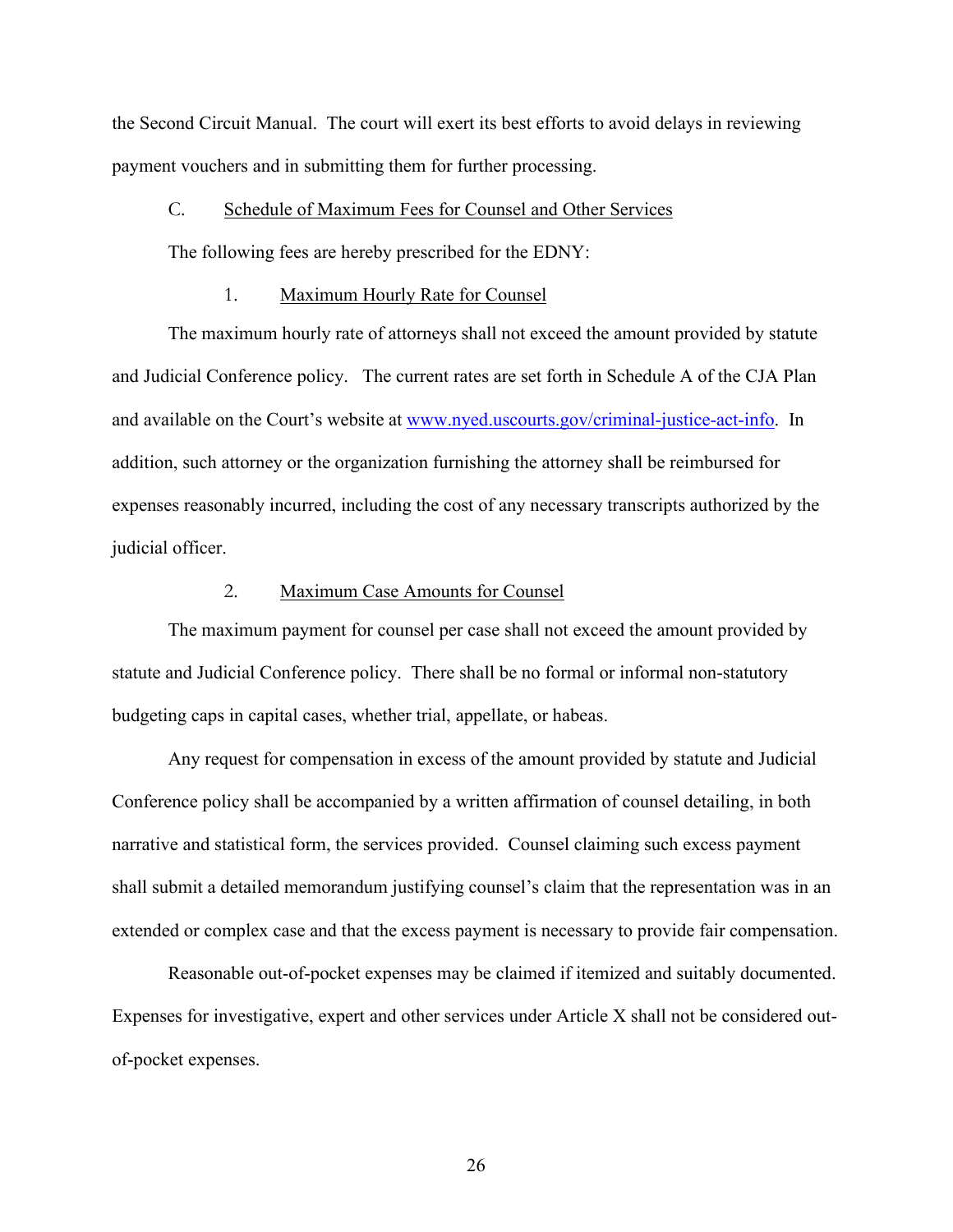When warranted, the presiding judicial officer may require counsel claiming more than the amount provided by statute and Judicial Conference policy to submit a memorandum justifying the compensation claimed.

### 3. Waiver of Limits on Counsel Fees

Payment in excess of any maximum provided above for counsel fees or for other services may be made for extended or complex representation whenever the judicial officer certifies that the amount sought is necessary to provide fair compensation and the payment is approved by the Chief Judge of the Second Circuit or such active Circuit Judge to whom the Chief Judge has delegated approval authority.

### <span id="page-28-0"></span>D. Reimbursement for Travel Expenses

## 1. Travel from Office to Court, Jail, and U.S. Attorney's Office

a. Reimbursable Travel Expenses

CJA counsel is permitted to bill for travel time and expenses from his or her home or office – whichever distance is shorter – to the detention facility, the Court, or the U.S. Attorney's Office. Counsel may also bill for travel expenses on the return trip to home or office – whichever distance is shorter. See The Guide to Judiciary Policy, Volume 7, Part A, Chapter 2, §§ 230.60, 230.63.40, for information about travel expenses for CJA attorneys.

#### b. Non-reimbursable Travel Expenses

CJA counsel with homes or offices located in New Jersey or out-of-state ordinarily may not bill for travel time or expenses to and from his or her home or office to the detention facility, the Court, or the U.S. Attorney's Office.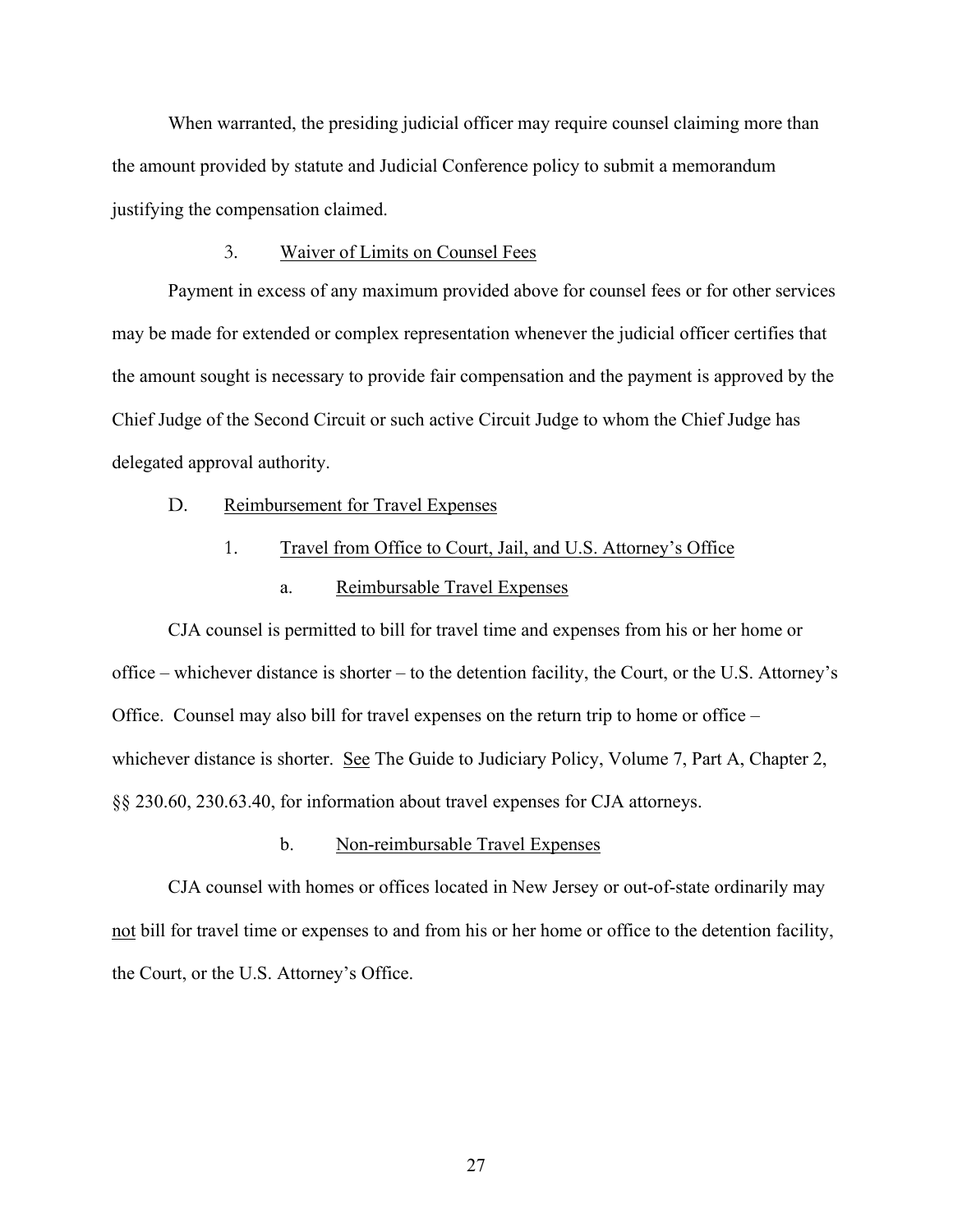### c. Other Travel

CJA counsel seeking reimbursement for other travel time and expenses must first obtain authorization from the presiding judicial officer. Applications made in support of such a request shall be supported by a written affirmation, and must include justification for the travel, the estimated number of hours required, and the estimated travel costs.

### d. Travel Time Hourly Rate

The presumptive hourly rates applicable to counsel as set forth in the current Second Circuit Manual shall apply to any travel time. Counsel shall also submit a properly prepared CJA Form 20 or 30 for the judicial officer's approval.

## 2. Travel Vouchers

CJA vouchers seeking reimbursement for travel expenses must specify where the travel is to and from. Vouchers that fail to contain this information will be returned to the requesting attorney.

## <span id="page-29-1"></span><span id="page-29-0"></span>**X. INVESTIGATIVE, EXPERT, AND OTHER SERVICES**

### A. Prior Authorization

Counsel for a party who is financially unable to obtain investigative, expert, social worker, or other services deemed necessary for an adequate defense may request such services *ex parte* before a judicial officer having jurisdiction over the case, regardless of whether counsel is appointed under the CJA. Such application shall be heard *in camera* and shall not be revealed without the consent of the defendant. On finding that the services are necessary and that the person is financially unable to afford them, the judicial officer shall authorize counsel to obtain them. An order setting forth the type, purpose, and limitations of such services will be issued by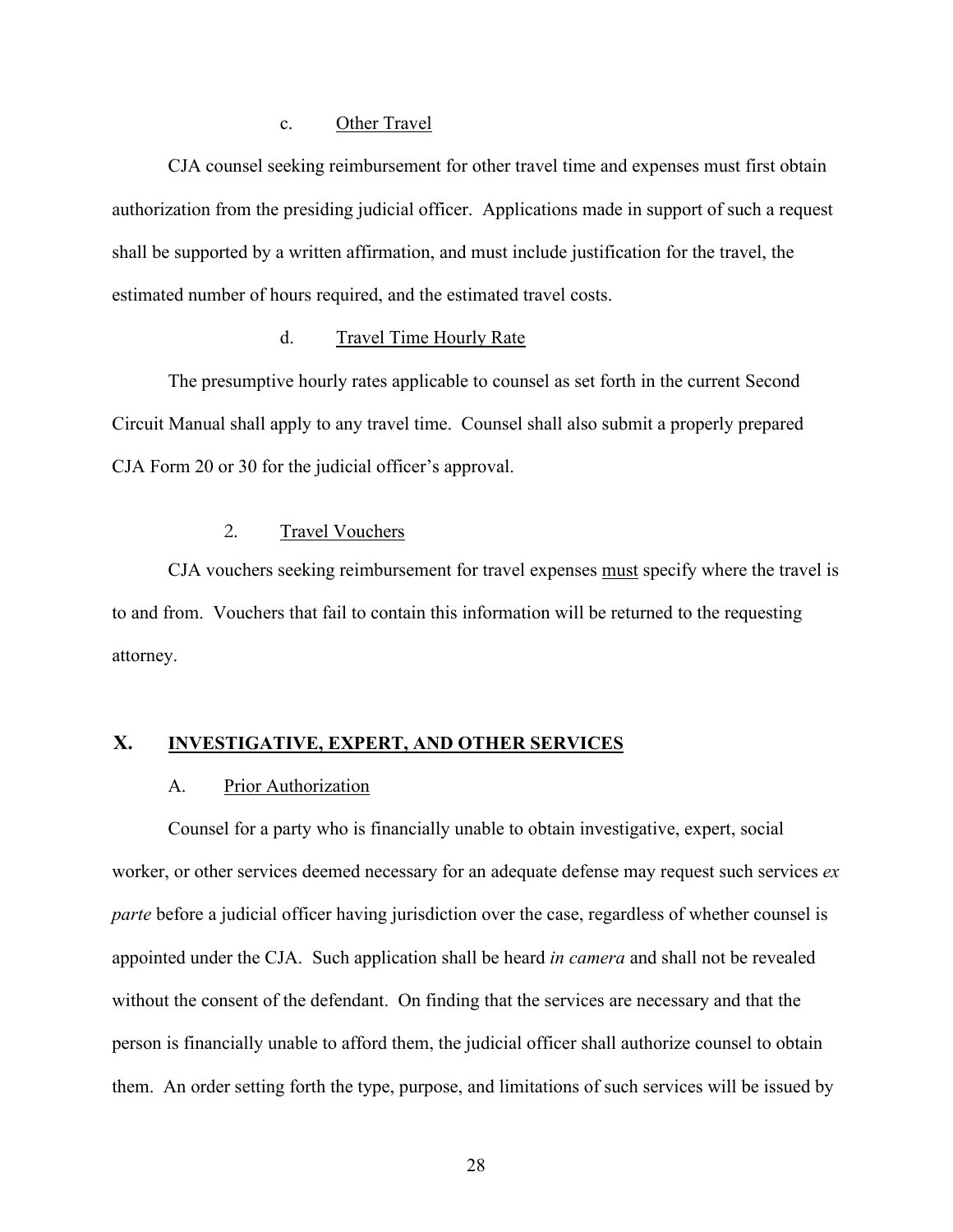the Court, *ex parte*.

The judicial officer may establish a limit on the amount that may be expended or committed for such services within the maximum prescribed by 18 U.S.C. § 3006A(e)(3) and (e)(5) and Judicial Conference policy. In no instance shall the amount expended exceed the amount authorized by statute and Judicial Conference policy per individual or corporation providing the services unless payment in excess of that limit is certified by the judicial officer as necessary to provide fair compensation for services of an unusual character or duration and the amount of the excess payment is approved by the Chief Judge of the Circuit or such active Circuit Judge to whom the Chief Judge has delegated such approval authority. The current rates are set forth in Schedule B of the CJA Plan and available on the Court's website at [www.nyed.uscourts.gov/criminal-justice-act-info.](http://www.nyed.uscourts.gov/criminal-justice-act-info)

#### B. Without Prior Authorization

<span id="page-30-0"></span>Counsel assigned pursuant to this Plan may obtain, subject to later review, investigative, expert, social worker, or other services without prior judicial authorization, if they are necessary for an adequate defense. The total aggregated cost of services that are obtained without prior authorization may not exceed the maximum amount authorized by statute and Judicial Conference policy per individual or corporation providing the services (exclusive of reasonable expenses). These maximum rates are also set forth in Schedule B of the CJA Plan and available on the Court's website at [www.nyed.uscourts.gov/criminal-justice-act-info.](http://www.nyed.uscourts.gov/criminal-justice-act-info) However, in the interests of justice and upon finding that timely procurement of necessary services could not await prior authorization, a judicial officer may approve payment for such services after they have been obtained, even if the cost of the services exceeds the maximum amount authorized by statute and Judicial Conference policy.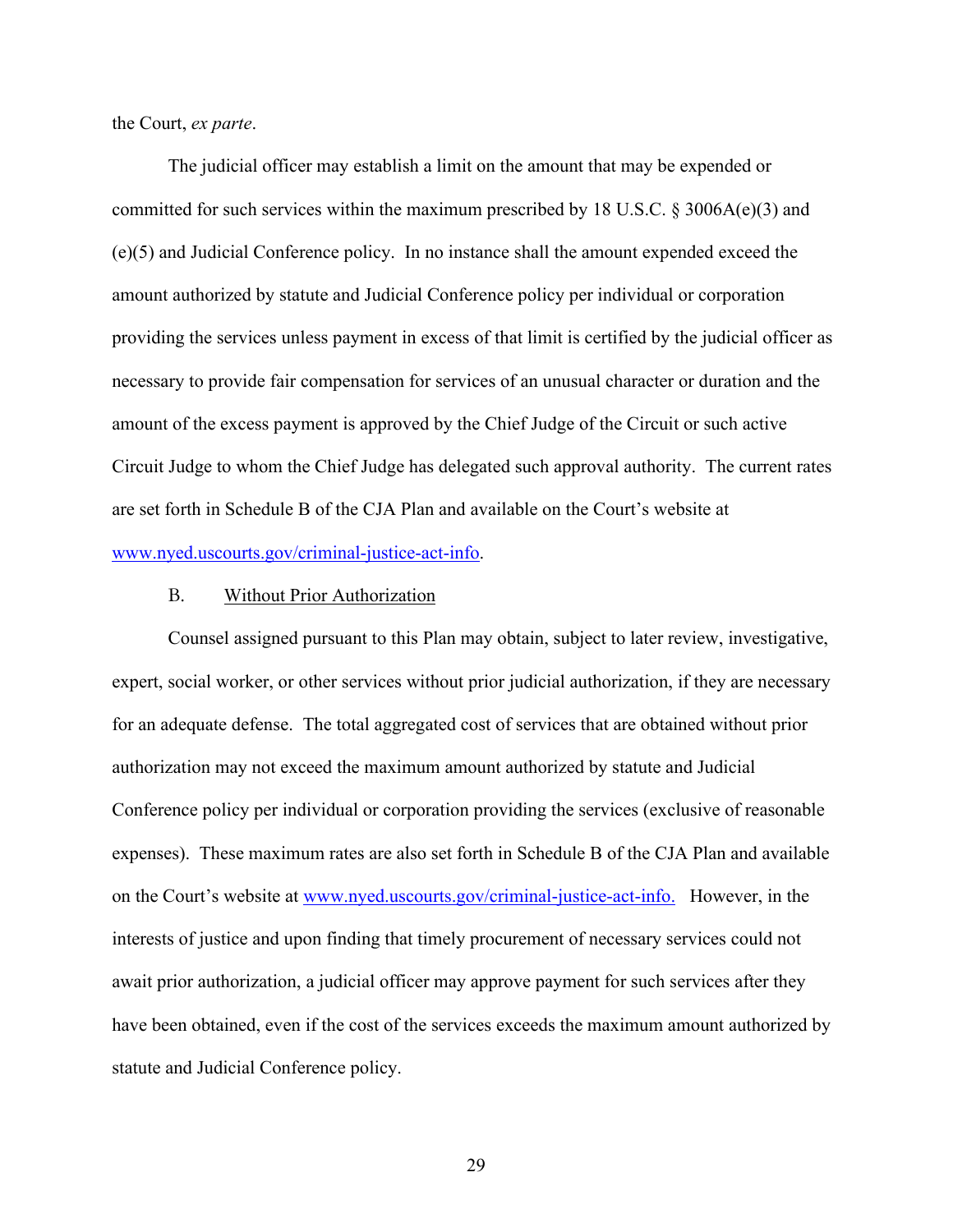## C. Capital and Homicide Cases

<span id="page-31-0"></span>In cases where the defendant is charged with a capital crime or a homicide, requests for investigative services or other expert services will be deemed necessary for an adequate defense and approved in accordance with the procedures set forth in the CJA Plan.

### D. Necessity of Written Affirmation

<span id="page-31-1"></span>Applications made by or on behalf of the party in support of requests under Sections A, B, and C of this Article shall be supported by a written affirmation, and must include: 1) the name, address, telephone number, curriculum vitae, and taxpayer identification number or social security number of the particular expert, investigator, or other service provider expected to work on the case; 2) the hourly rate sought; 3) the estimated number of hours to complete the work; 4) justification for the use of the expert, investigator or other service provider; and 5) a properly prepared CJA Form 21 or 31 for the judicial officer's approval. The presumptive hourly rates applicable to various service providers are set forth in the current Second Circuit Manual which may be found at [http://www.ca2.uscourts.gov/clerk/attorneys/cja\\_manual.html.](http://www.ca2.uscourts.gov/clerk/attorneys/cja_manual.html)

### E. Associates

<span id="page-31-2"></span>Upon approval of the presiding judicial officer, the use of associates is authorized under the Guide to Judiciary Policy, but the associate shall be considered as an extension of, and not a substitute for, the Panel attorney. It is the intent of the Plan that the assigned Panel attorney, not the associate, represent the client. Thus, associates may not appear in Court without the assigned Panel attorney being present as well.

Prior approval of the use of associates must be obtained from the presiding judicial officer to allow the court to consider the qualifications of the associate, including educational background and experience, and to rule upon the necessity of the associate's participation. In the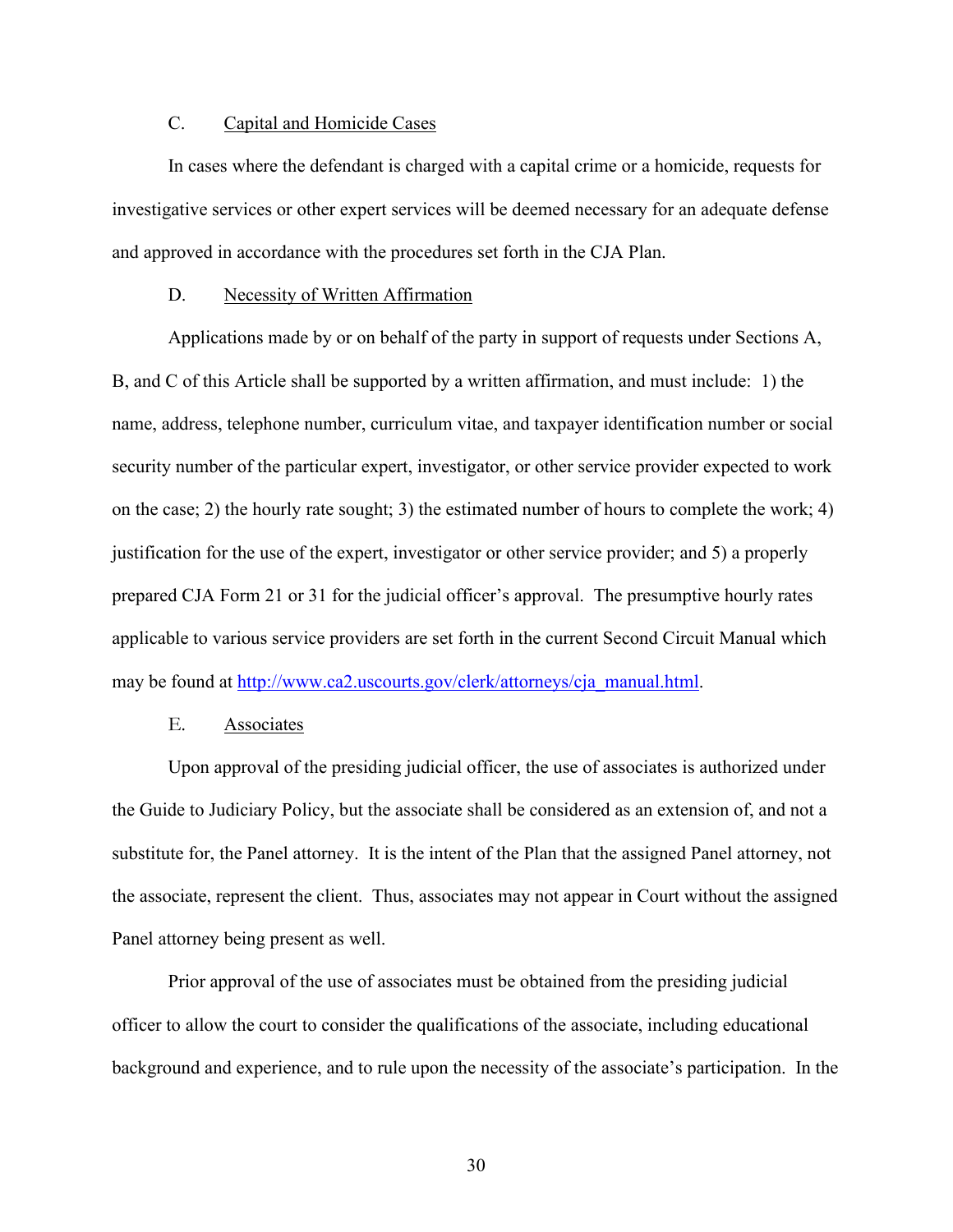absence of prior judicial approval, reimbursement under the CJA shall, except for good cause shown, be denied by the presiding judicial officer.

Associates who are members of the CJA Panel may be billed at the rates set forth in the then current Second Circuit Manual (which may be found at [www.ca2.uscourts.gov/clerk/](https://www.ca2.uscourts.gov/clerk/attorneys/cja_manual.html) [attorneys/cja\\_manual.html\)](https://www.ca2.uscourts.gov/clerk/attorneys/cja_manual.html), regardless of the nature of the case, including capital cases. Associates who are not members of the CJA Panel will not be reimbursed at the full attorney rate.

Associate time spent in meetings or in court will not be compensated absent some compelling justification for the associate to participate in these events. Only assigned Panel attorneys may bill for meetings, conferences or court appearances.

CJA Panel attorneys should be fiscally responsible in using associates. Statements made by or on behalf of the party in support of requests for the use of associates shall also be made or supported by a written affirmation.

### F. Financial Eligibility

<span id="page-32-0"></span>Counsel for a person who is financially unable to obtain investigative, expert, or other services necessary for an adequate defense may request such services in an ex parte application to the Court as provided in 18 U.S.C. § 3006A(e)(1), regardless of whether counsel is appointed under the CJA. Upon finding that the services are necessary, and that the person is financially unable to obtain them, the Court may authorize counsel to obtain the services.

### <span id="page-32-1"></span>**XI. REVIEW PROCESS**

Reductions to amounts claimed in vouchers should be limited to mathematical errors, instances in which work billed was not compensable, was not undertaken or completed, and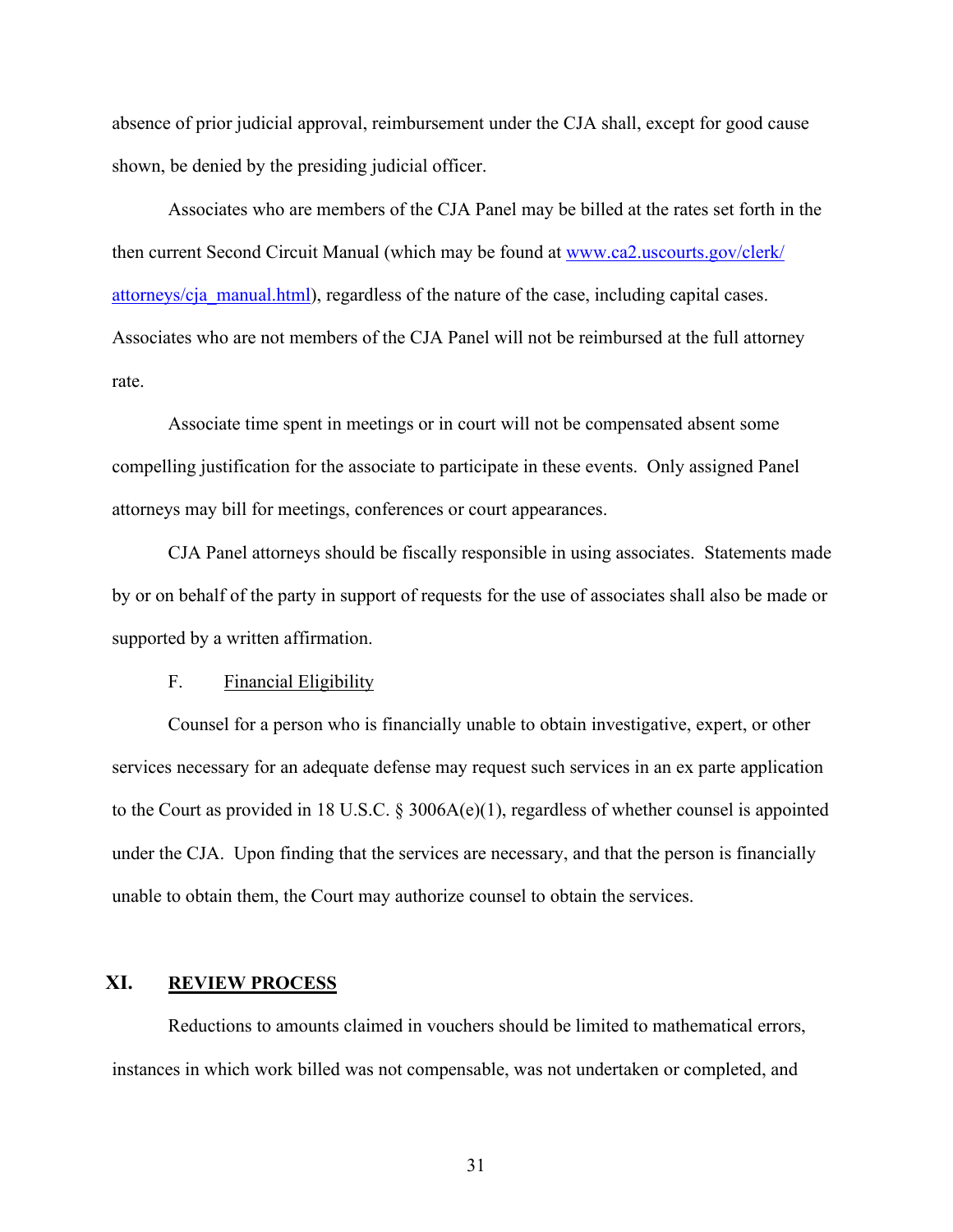instances in which the hours billed are clearly in excess of what was reasonably required to complete the task.

Where a request by CJA counsel seeking authorization under Article X of the CJA Plan has been denied or reduced in amount, or where a voucher seeking payment for services rendered by CJA counsel or other parties, e.g., investigators, experts, social workers, mitigation specialists, or other professionals, or for costs, has been denied or reduced, CJA counsel may seek review of the denial or reduction by a Judicial Review Panel. The Judicial Review Panel shall be composed of three judicial officers who are members of the CJA Committee. Absent a conflict, the Judicial Review Panel will include the Chair of the CJA Committee and one judicial officer from each of the Brooklyn and Central Islip courthouses.

However, before seeking such review, CJA counsel must first seek reconsideration from the judge who rendered the decision. The request for reconsideration shall include written affirmation from CJA counsel explaining why he or she contends that the services rendered and/or hours spent were justified and should be compensated. To the extent that the request for reconsideration concerns services performed by an investigator or other expert, the affirmation shall comply with the requirements of Article X, Section D.

If reconsideration is denied, in whole or in part, and CJA counsel wishes to seek further review of the denial, he or she must submit a written request to the CJA Committee Review Panel, setting forth the application that was denied or reduced, the judge's decision and reasoning, both initially and on reconsideration, if provided, and all relevant documentation. The CJA Committee Review Panel will determine whether the judge's decision warrants further review by the Judicial Review Panel.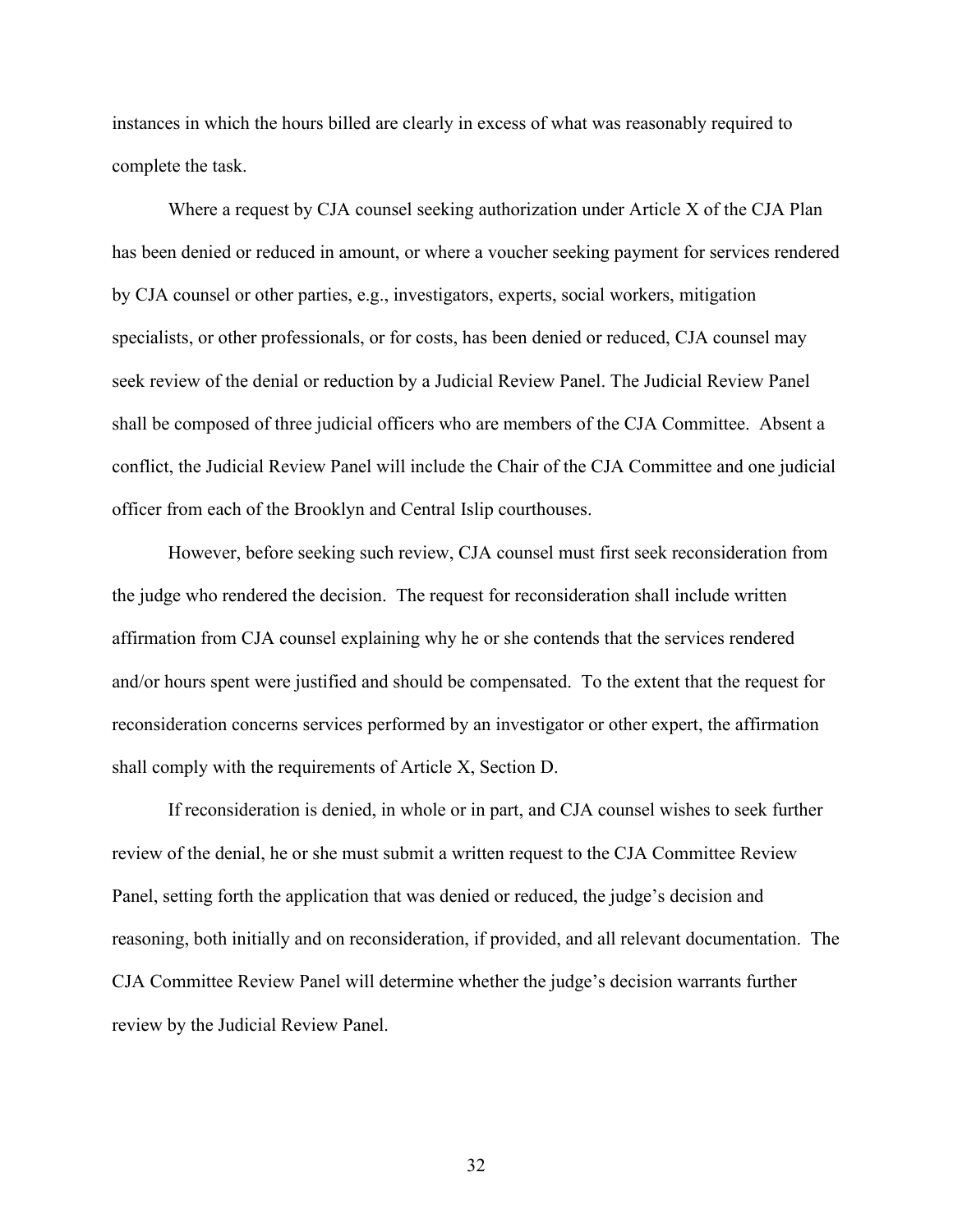In cases involving a pre-trial request that is time-sensitive, the CJA Committee Review Panel shall advise CJA counsel within one (1) week whether the denial will be forwarded to the Judicial Review Panel for its consideration, and the Judicial Review Panel will endeavor to complete its review expeditiously following receipt of the submission or any additional documentation or information requested by the Judicial Review Panel. In cases involving vouchers for past services or costs, the CJA Committee Review Panel will advise CJA counsel within two (2) weeks of the submission of the appeal whether the denial will be forwarded to the Judicial Review Panel. The Judicial Review Panel will endeavor to complete its review expeditiously following receipt of the submission or any additional documentation or information requested by the Judicial Review Panel.

### <span id="page-34-0"></span>**XII. FORMS**

Where standard forms or procedures for standardized electronic submission of forms have been approved by the Judicial Conference of the United States or an appropriate committee, such forms and procedures shall be used by the Court, the Clerk of Court and counsel. The Clerk of Court shall notify counsel through their registered e-mail addresses when a change in forms or procedures has become necessary.

## <span id="page-34-1"></span>**XIII. ECF**

All CJA Panel attorneys are required to register for and use the Court's Case Management/Electronic Case Filing System under their own credentials.